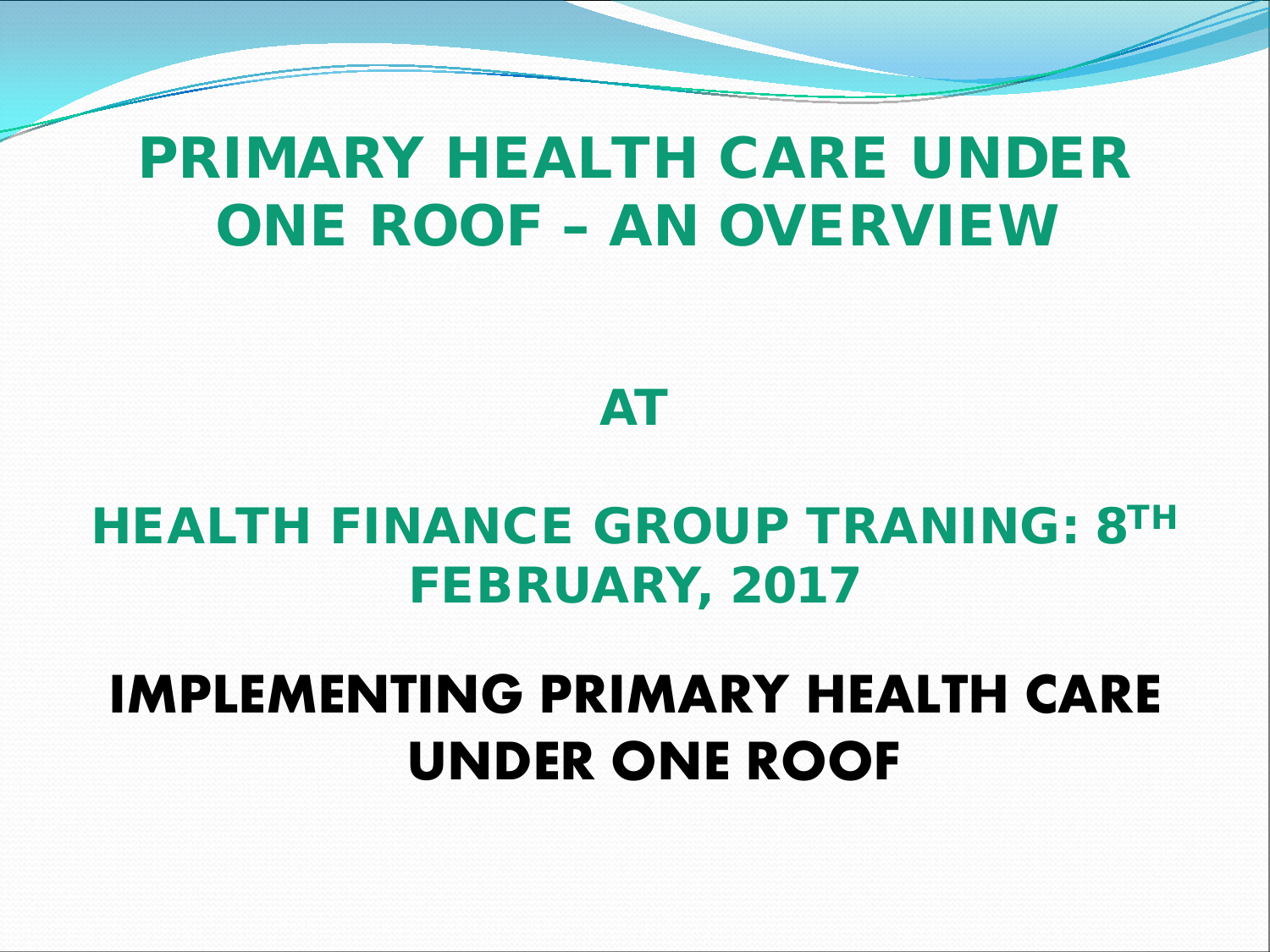# **OUTLINE**

- Background on PHCUOR
- Governance Structure
- Policy Structure
- The need for PHCUOR
- Principles of PHCUOR
- Step by Step Approach for implementing PHCUOR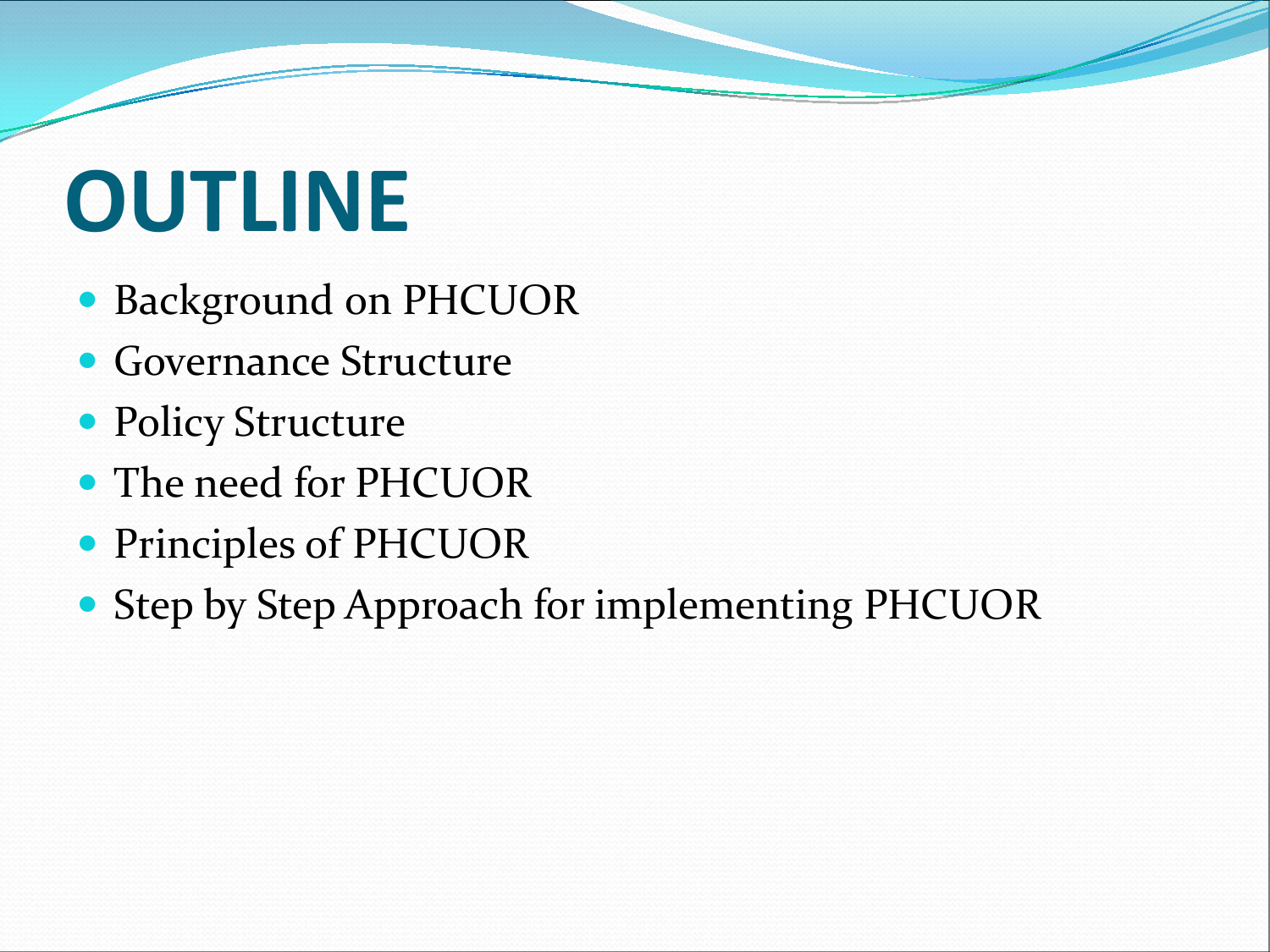## Background on PHCUOR

- PHC is the first level of contact of individuals, the family and the community with the national health system, bringing health care as close as possible to where people live and work.
- Access to primary health care is the foundation of good health.
- Considerable achievements in Nigeria as a result of implementation of the Primary Health Care.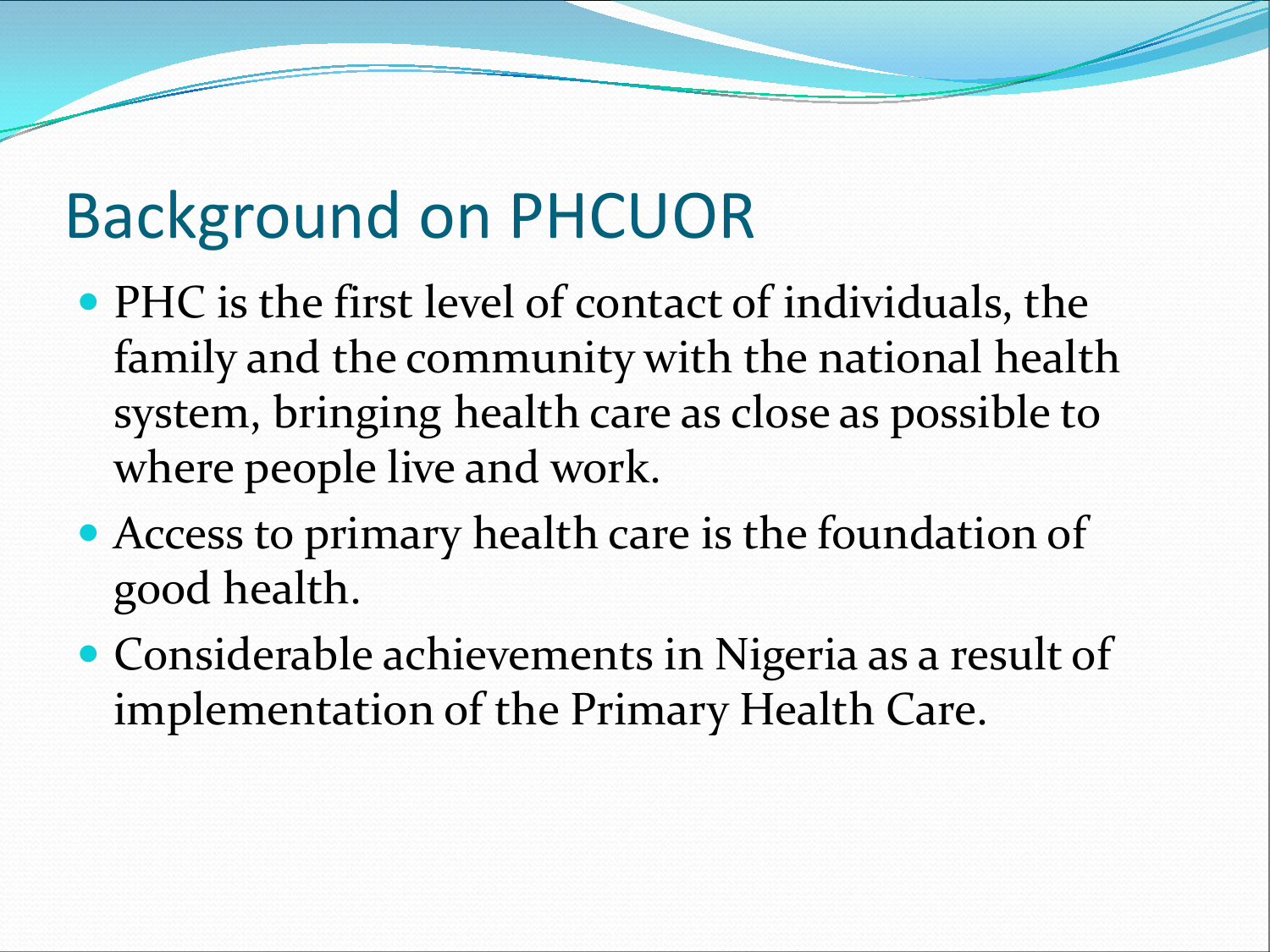## Background on PHCUOR Cont..

- There has been systemic weaknesses due to gaps ranging from infrastructural decay, inadequacy in human resources, essential drugs and other supplies
- The existence of a well-functioning health system and a timely access to services is critical for attaining UHC.
- Unsatisfactory governance system stands out as a major constraint that has continued to undermine the delivery of primary health care.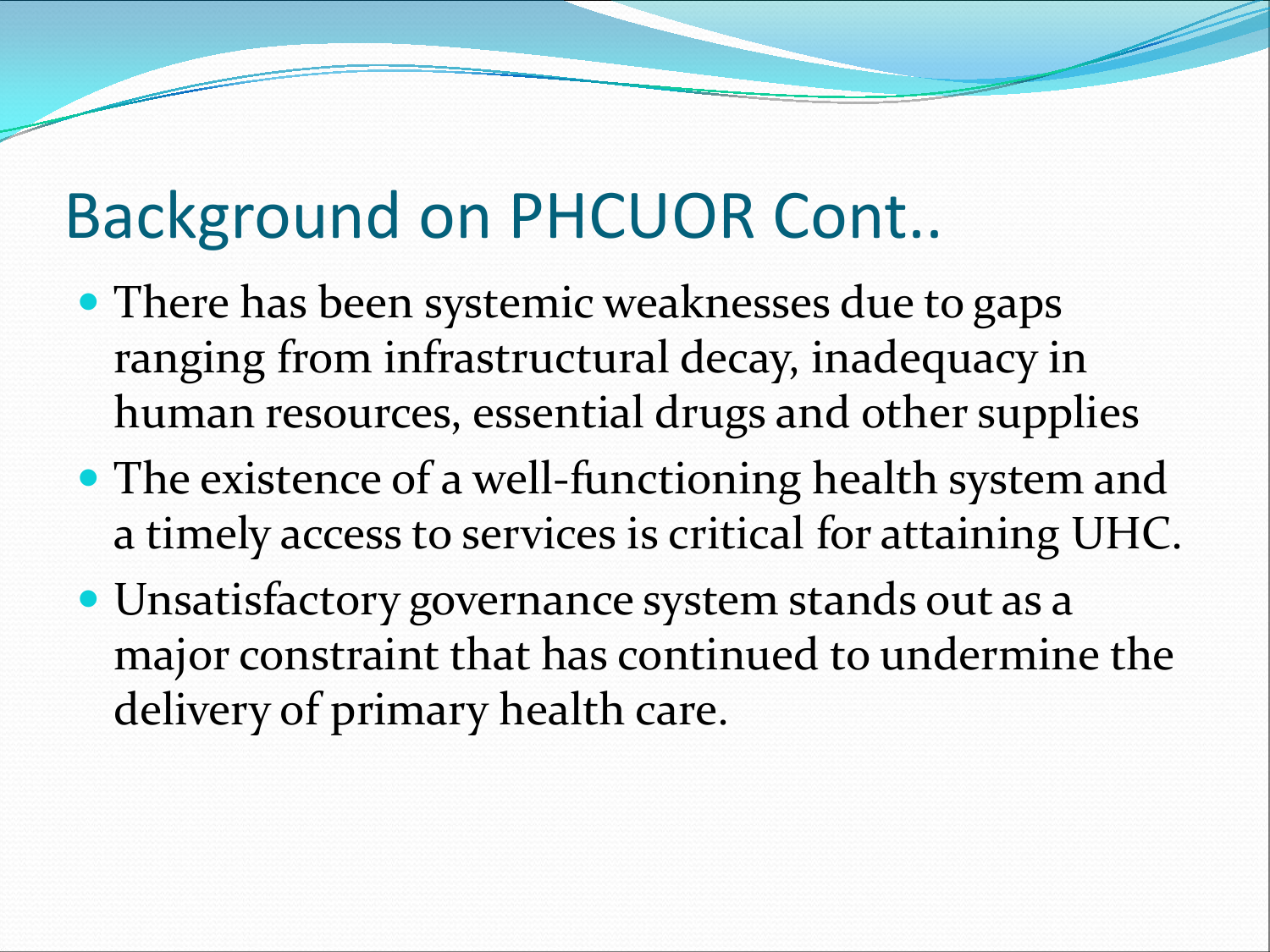## Background on PHCUOR Cont..

- Though some challenges have been blamed on lack of effective governance system, much has to do with poor management, especially in the organization of PHC at the state and LGA level & the difficulties faced in translating PHC principles into practice.
- Significant challenges continue to exist despite several laudable initiatives, including inequity in health care delivery.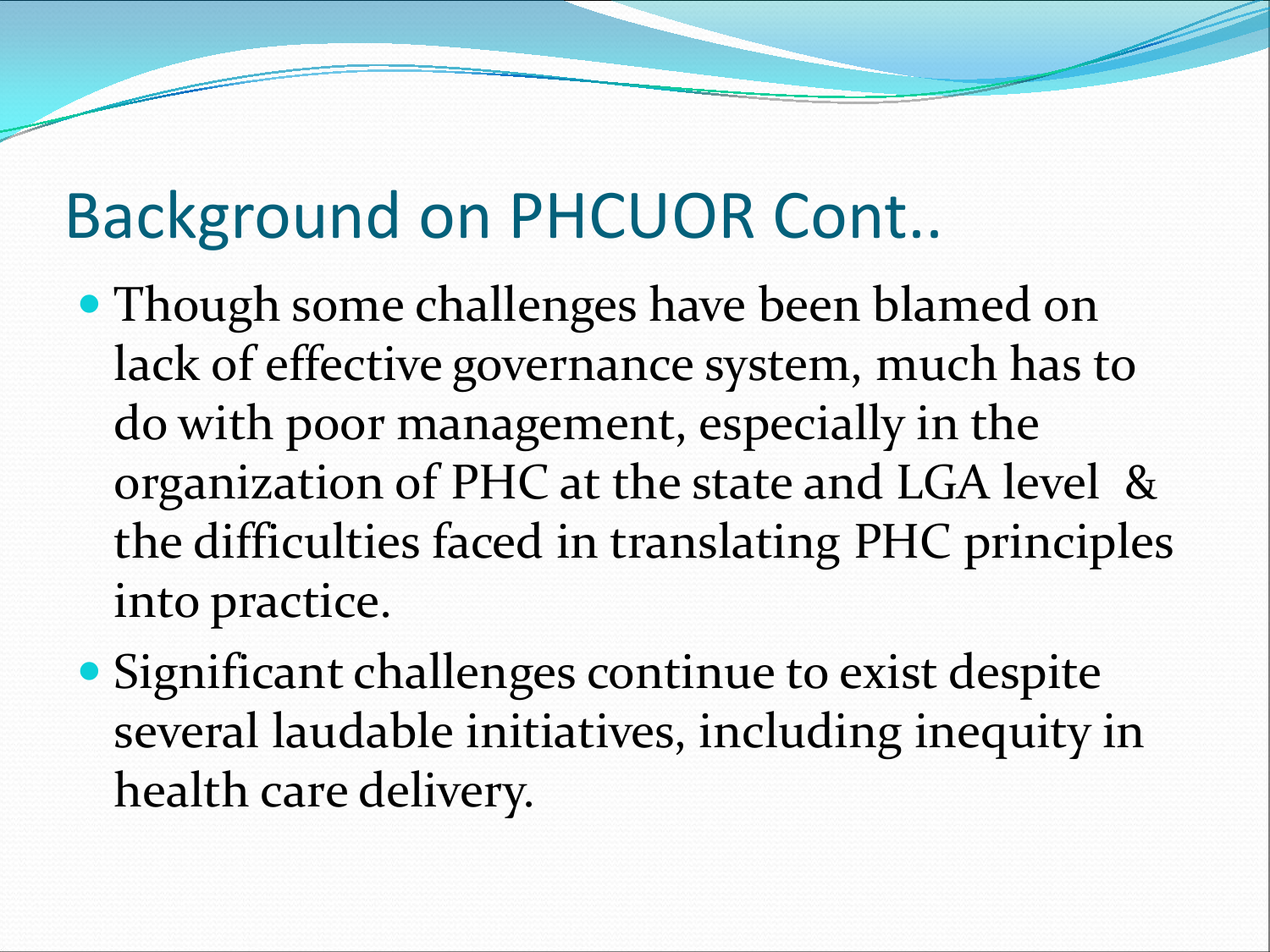## **GOVERNANCE STRUCTURE**

- **Nigeria** operates a Three Tier Health System in a Federal System
- **Strong Central Federal Government** : Responsible for Tertiary Health Care & Elements of PHC
- **Strong State Governments:** Responsible for Secondary Health Care & PHC manpower development
- **State PHC Agencies:** Now on board, pushing PHCUOR
- **Relatively Weak Local Governments:** Responsible for PHC Service Delivery
- **Political Ward: Organisational unit for PHC Delivery**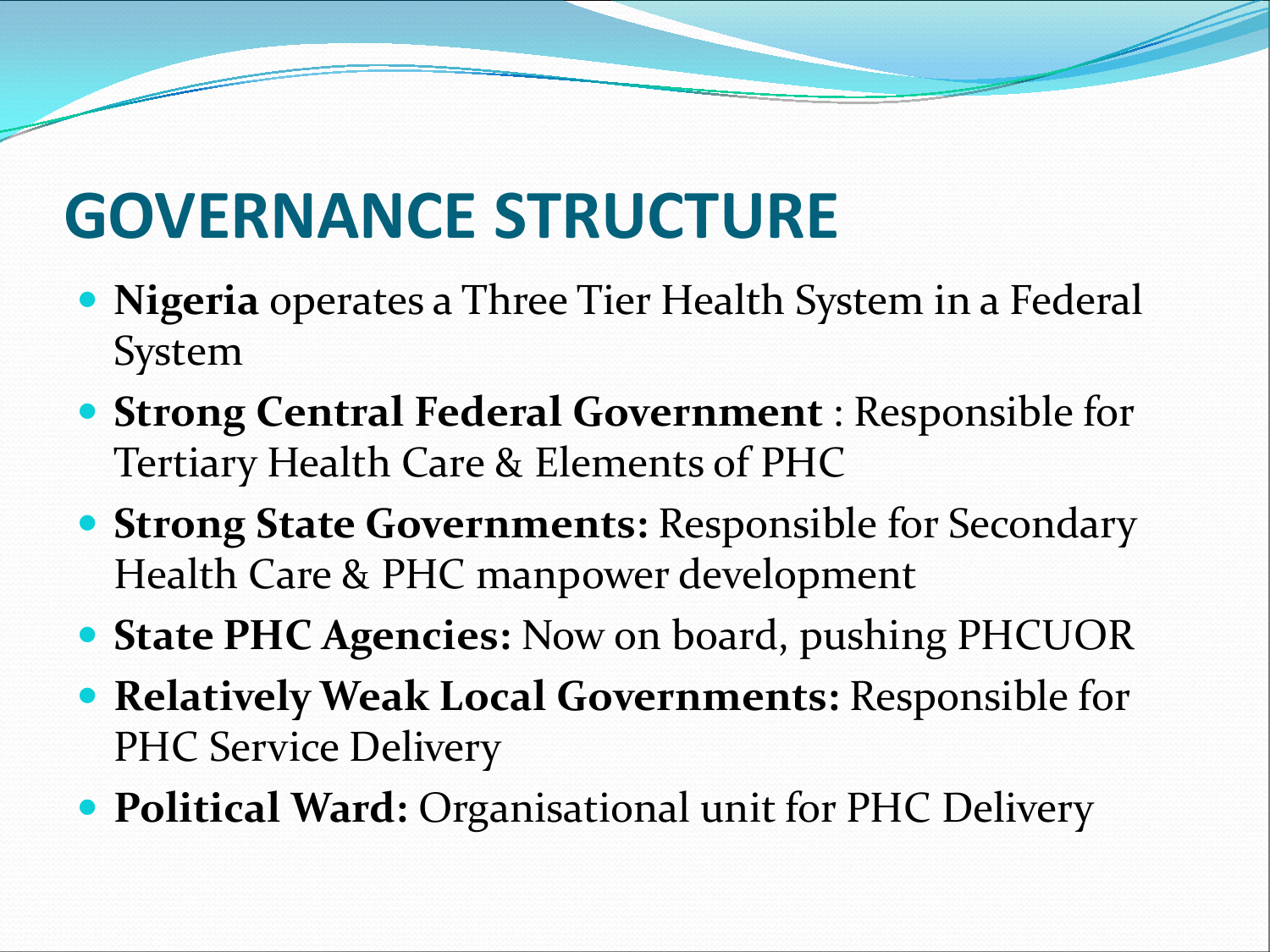## **POLICY STRUCTURE**

- The National Health Policy still identifies PHC as the corner stone of National Health System.
- National institutions such as NPHCDA, and currently, the SPHCDAs have been established to translate policies for PHC into action
- Various national strategies/plans such NSHDP have been established over the years.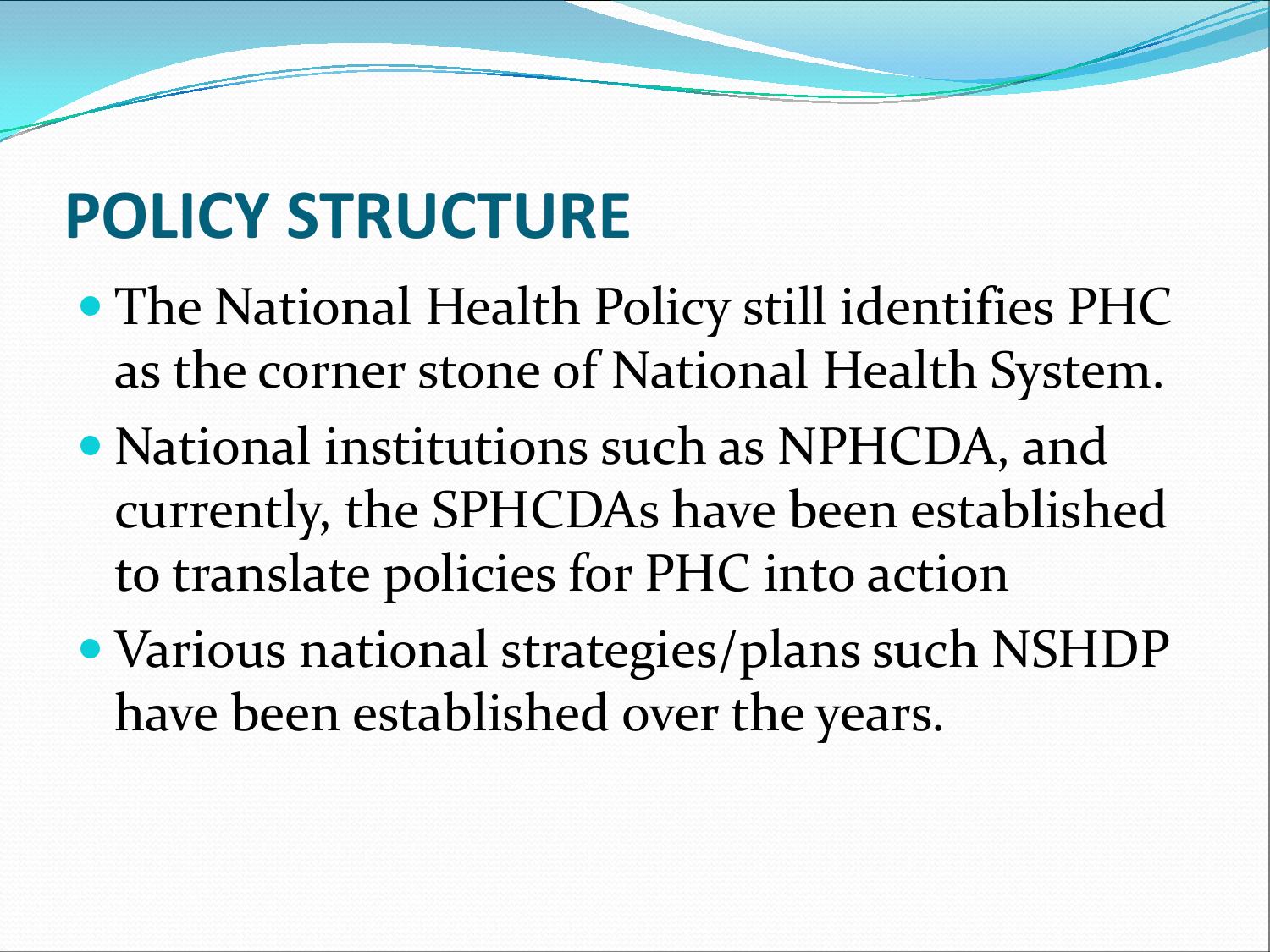## **NEED FOR PRIMARY HEALTH CARE UNDER ONE ROOF (PHCUOR)**

- Weak Governance and management structures, in various aspects of the health system, especially in the organization of PHC at the State and LGA levels.
- Concept of bringing "Primary Health Care Under One Roof" (PHCUOR) was introduced to improve the implementation of PHC.
- An integrated approach using the principles of one Management, one Plan and one Monitoring and Evaluation.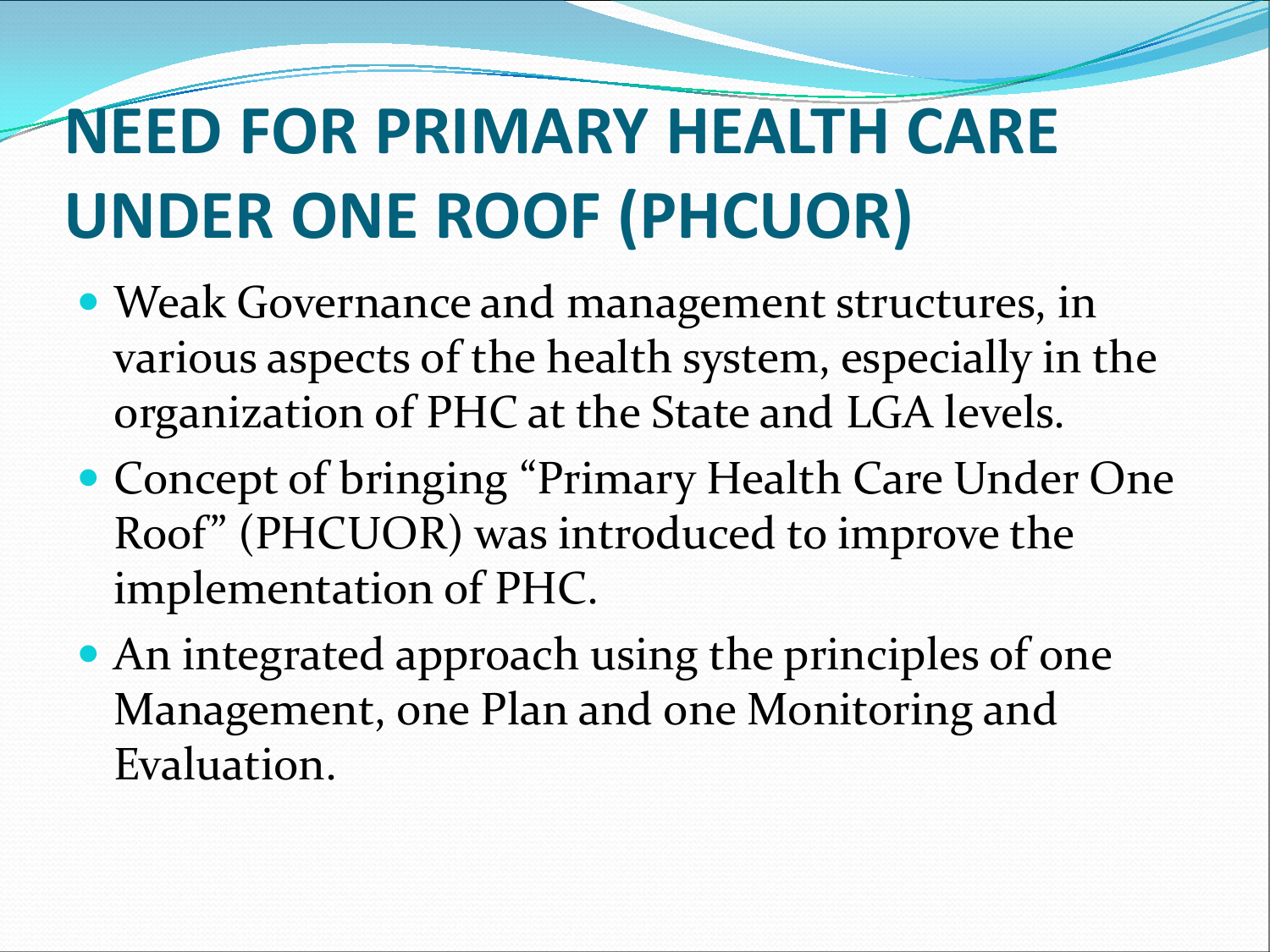# **PHCUOR Cont...**

- PHCUOR policy was based on resolution 29 of the  $54<sup>th</sup>$ National Council on Health meeting of May, 2011.
- It is also backed by the National Health Act of 2014.
- Under this policy, states are to establish an administratively autonomous and self-accounting PHC Board/Agency (SPHCB) to manage PHC.
- States/LGAs to fast-track the organization of Local Government Health Authorities (LGHA) to manage PHC.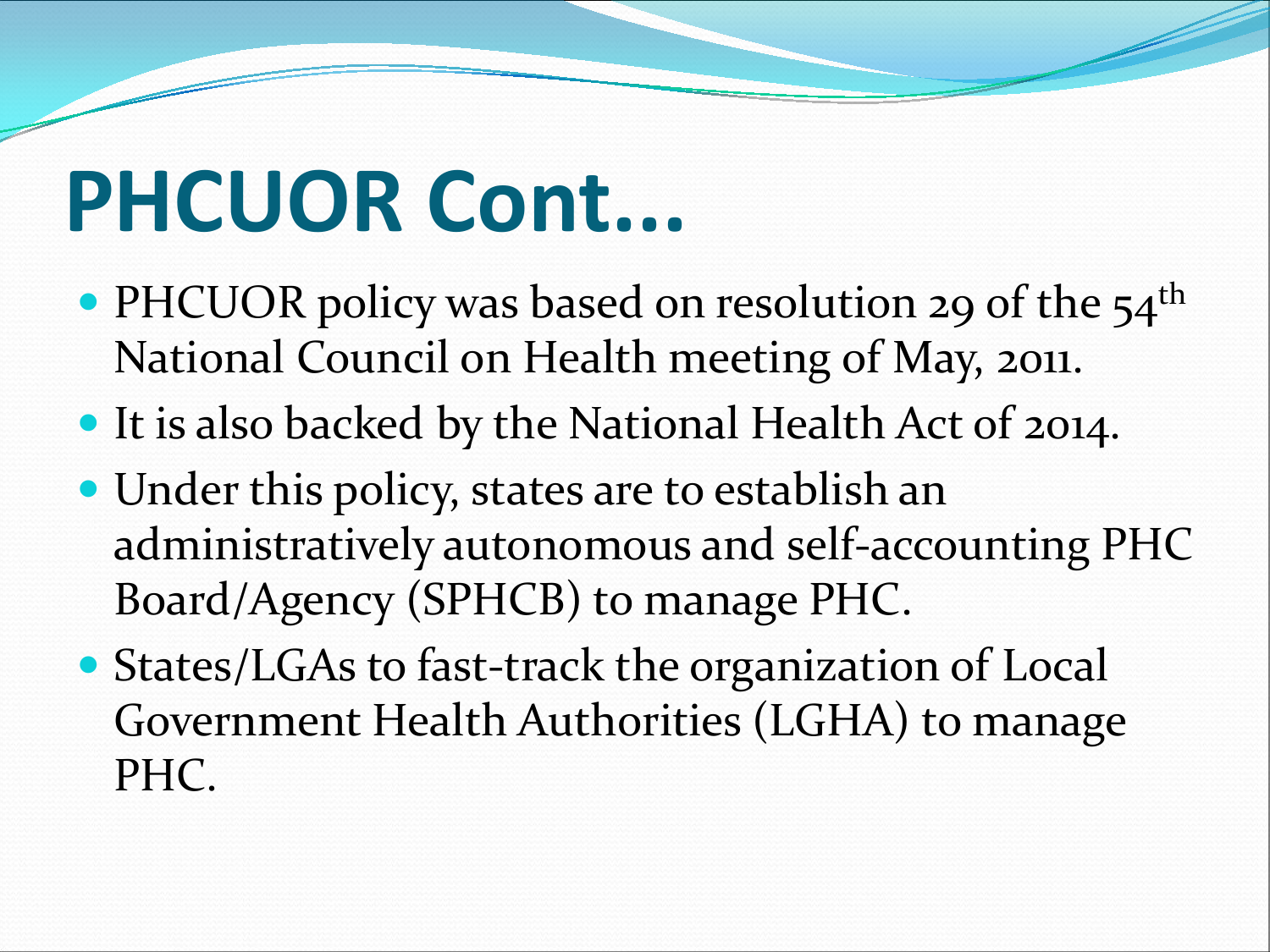## **Principles of "PHC Under One Roof".**

- The "PHC under One Roof" is modeled on guidelines developed by the World Health Organization for integrated district-based service delivery and on the following key principles:
- **1.Integration** of all PHC services delivered under one authority, at a minimum consisting of health education and promotion, maternal and child health, family planning, immunization, disease control, essential drugs, nutrition and treatment of common ailments.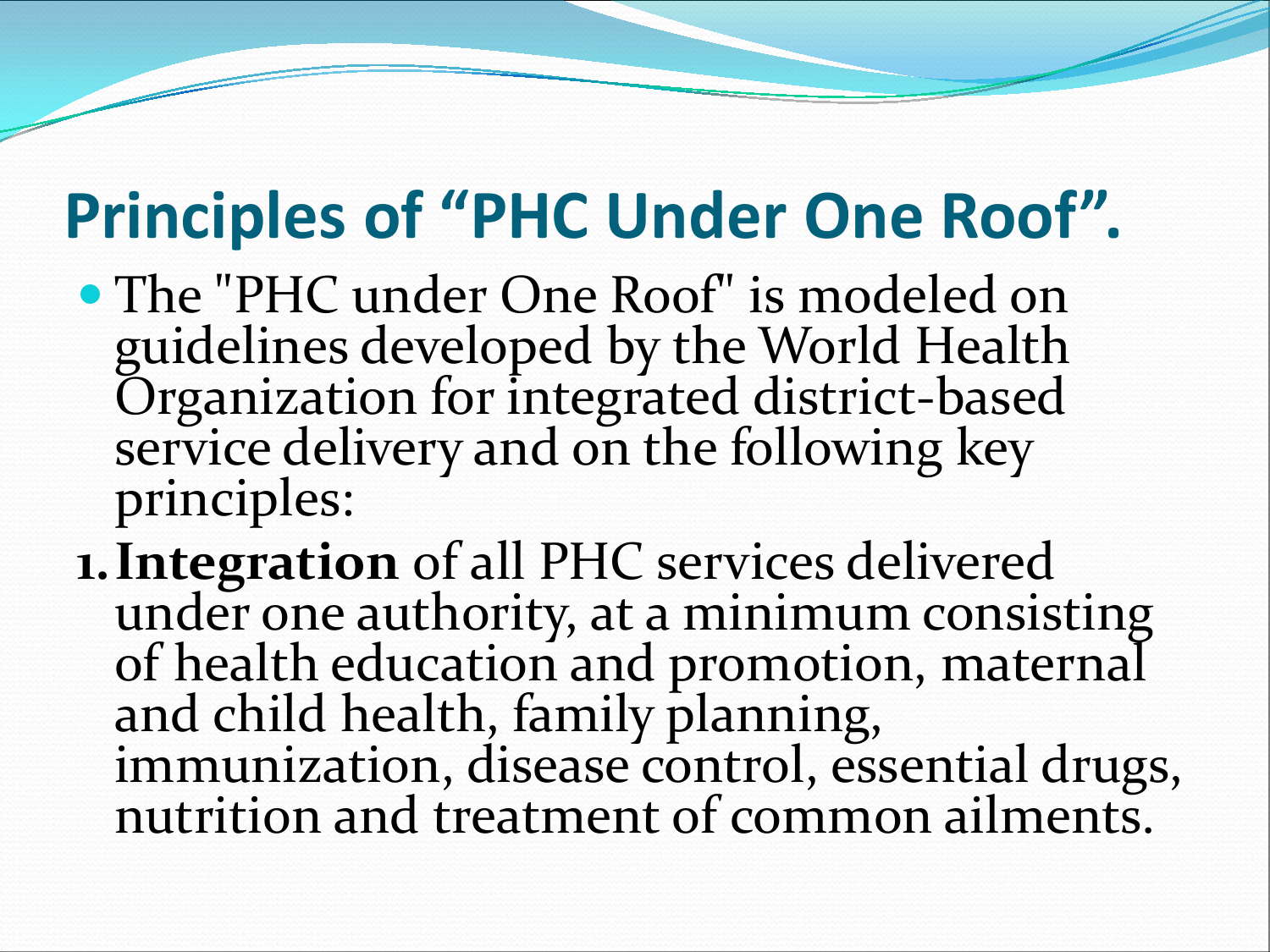## **Principles of "PHC Under One Roof" Cont…**

- 2. A **single management body** with adequate capacity to **control services and resources,** especially human and financial resources. As this is implemented, it will require repositioning existing bodies.
- **3. Decentralized authority, responsibility and accountability** with an appropriate "span of control" at all levels. Roles and responsibilities at the different levels will need to be clearly defined.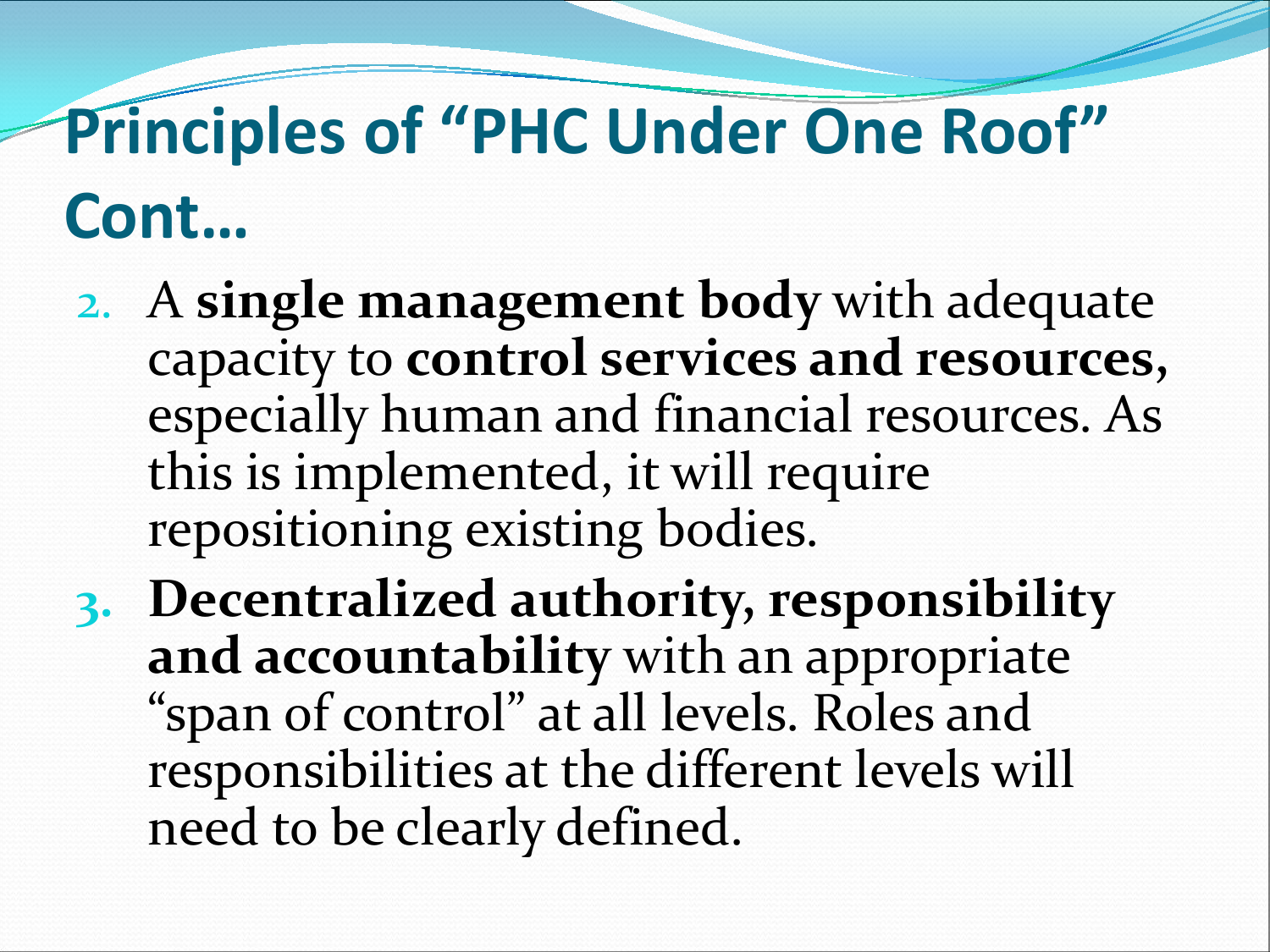## **Principles of "PHC Under One Roof" Cont…**

### 4.Principle of "three ones": **one management, one plan and one monitoring and evaluation (M&E) system.**

5. An **integrated supportive supervisory**  system managed from a single source.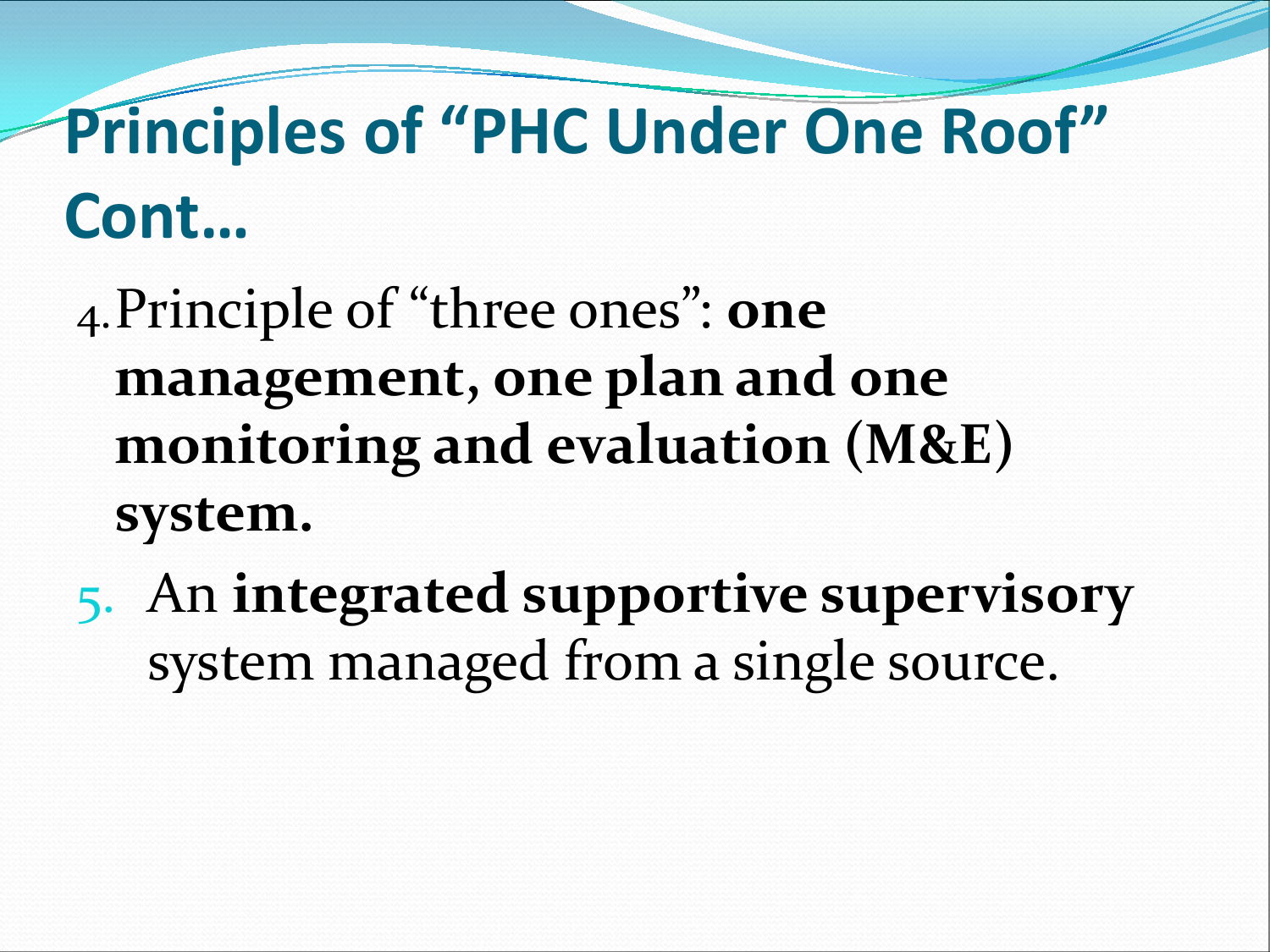# **Principles of "PHC Under One Roof" Cont…**

- 5. An **effective referral system**  between/across the different levels of care.
- 6. Enabling **legislation and concomitant regulations** which incorporate these key principles.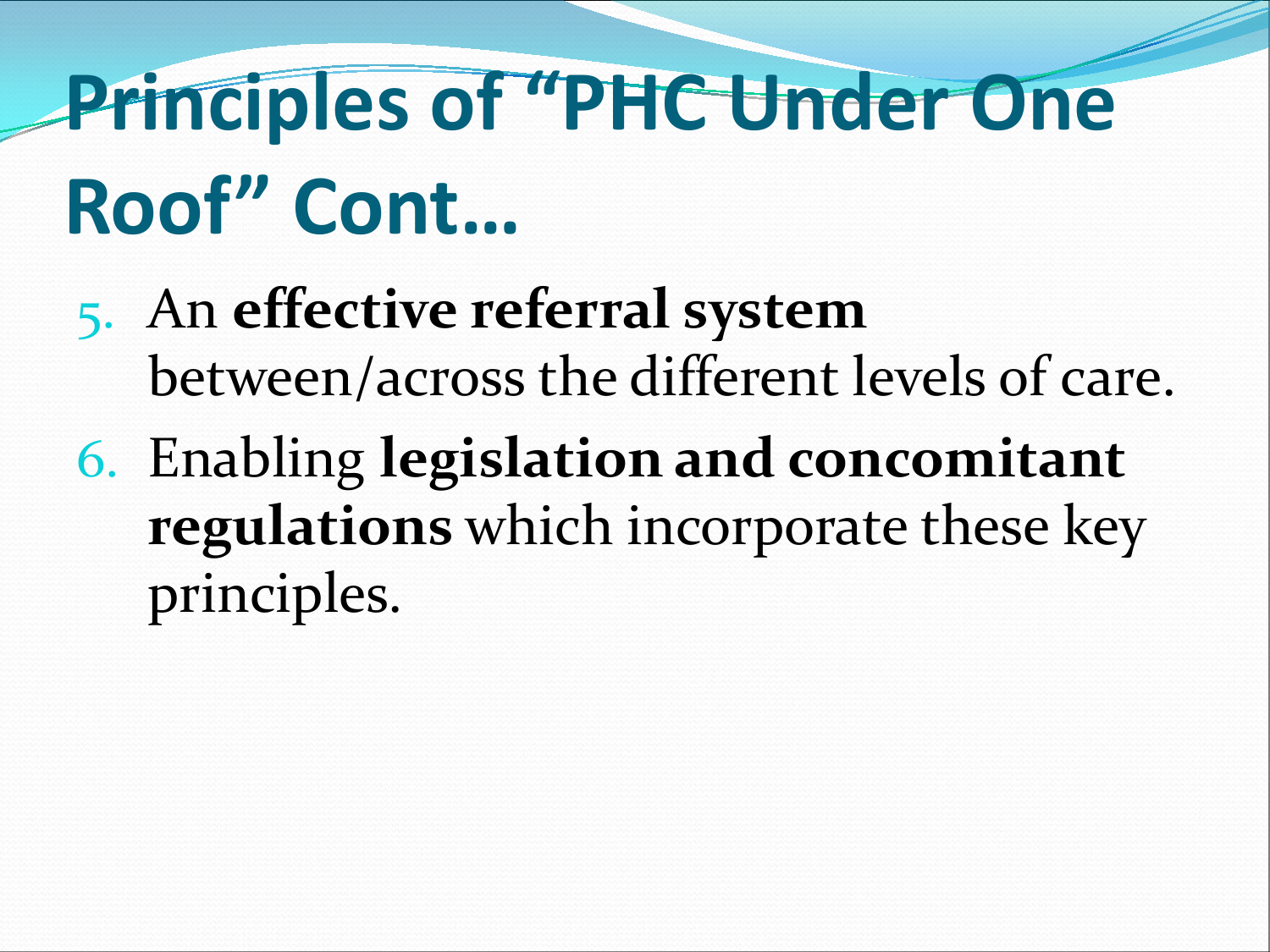#### *"All PHC-related Functions under one roof"*

**SPHCB maintains and coordinates all PHC activities in the State**

#### **PHC Services**

 Coordinates plans budgets and monitors all PHC services

#### **Human Resources**

- Recruits, disengages, promotes, disciplines, transfers and retires all PHC staff
- **Pays salaries and** allowances of all PHC staff
- **Maintains personnel** records of all PHC employees

#### **PHC advisory services**

**Advices** commissioner and local government on all matters concerning PHC



**NPHCDA - Making Nigerians Healthy......**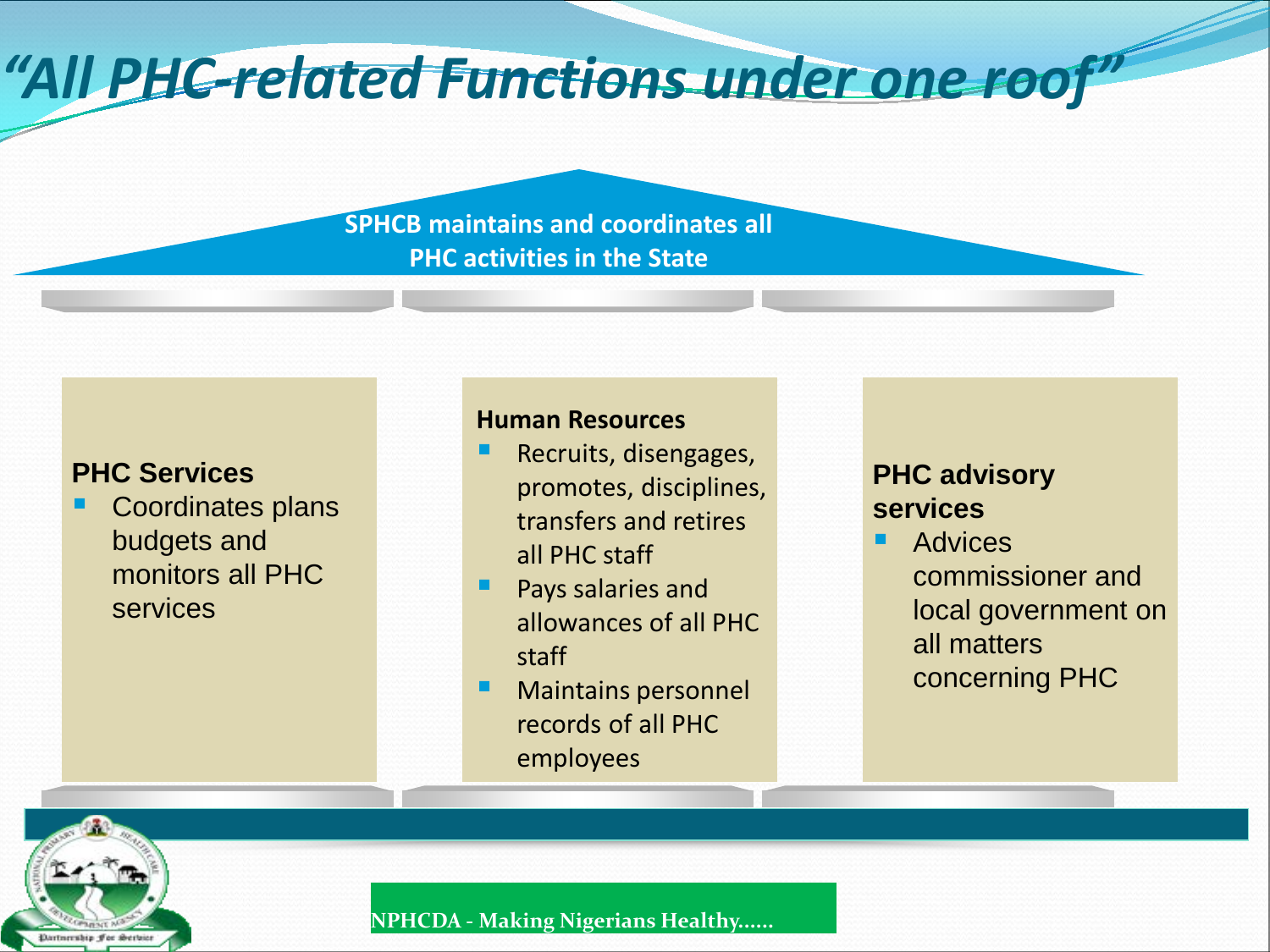

**Improved quality and increased access** 

#### **State Primary Health Care Board/Agency**



**NPHCDA - Making Nigerians Healthy......**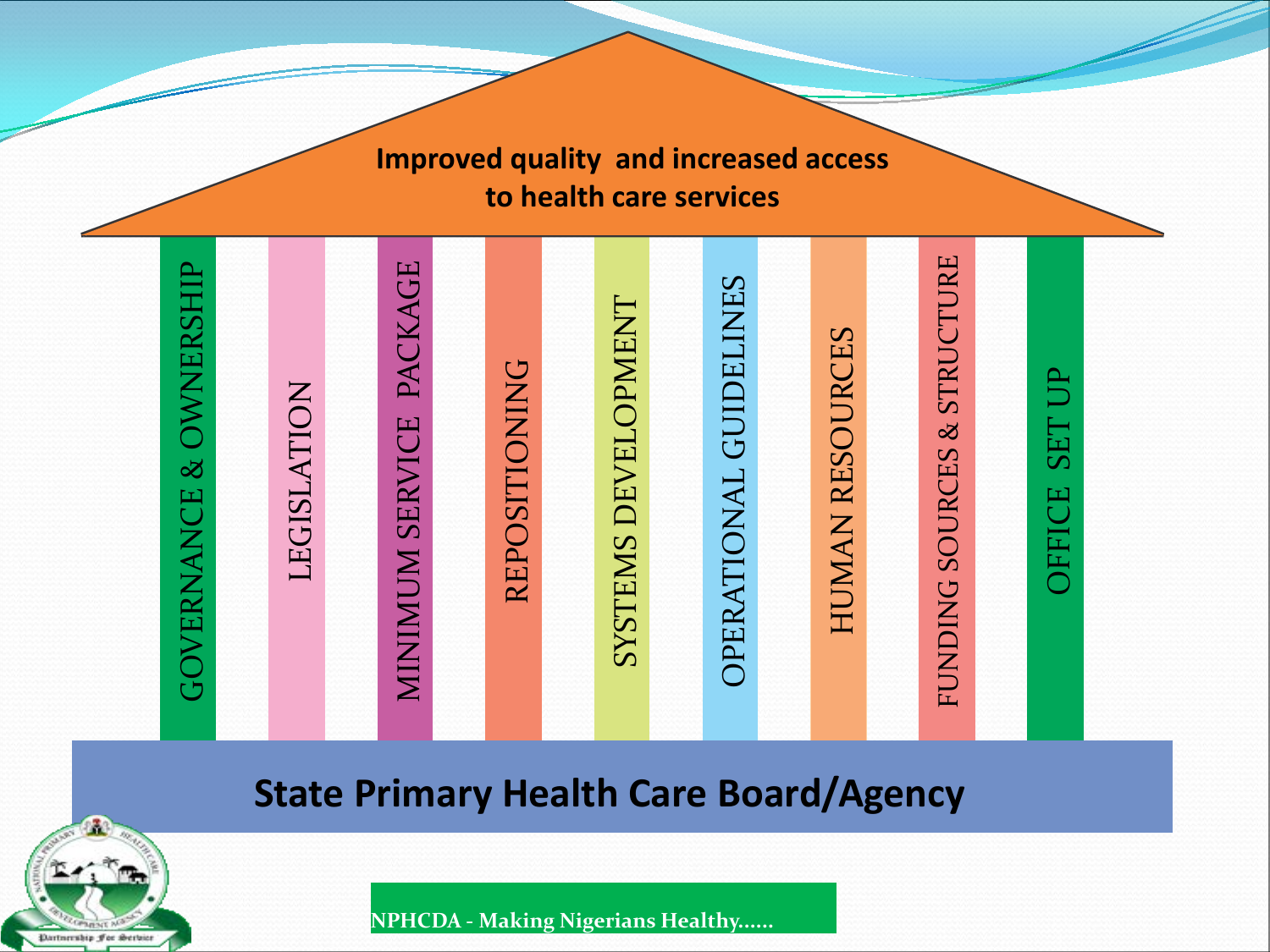## **STEP BY STEP APPROACH FOR THE IMPLEMENTATION OF PHCUOR**

 **Step 1: Establishment of a Technical Committee for PHCUOR:** PHCUOR like any other health sector reform requires a multi-stakeholders buy-in and strong political will.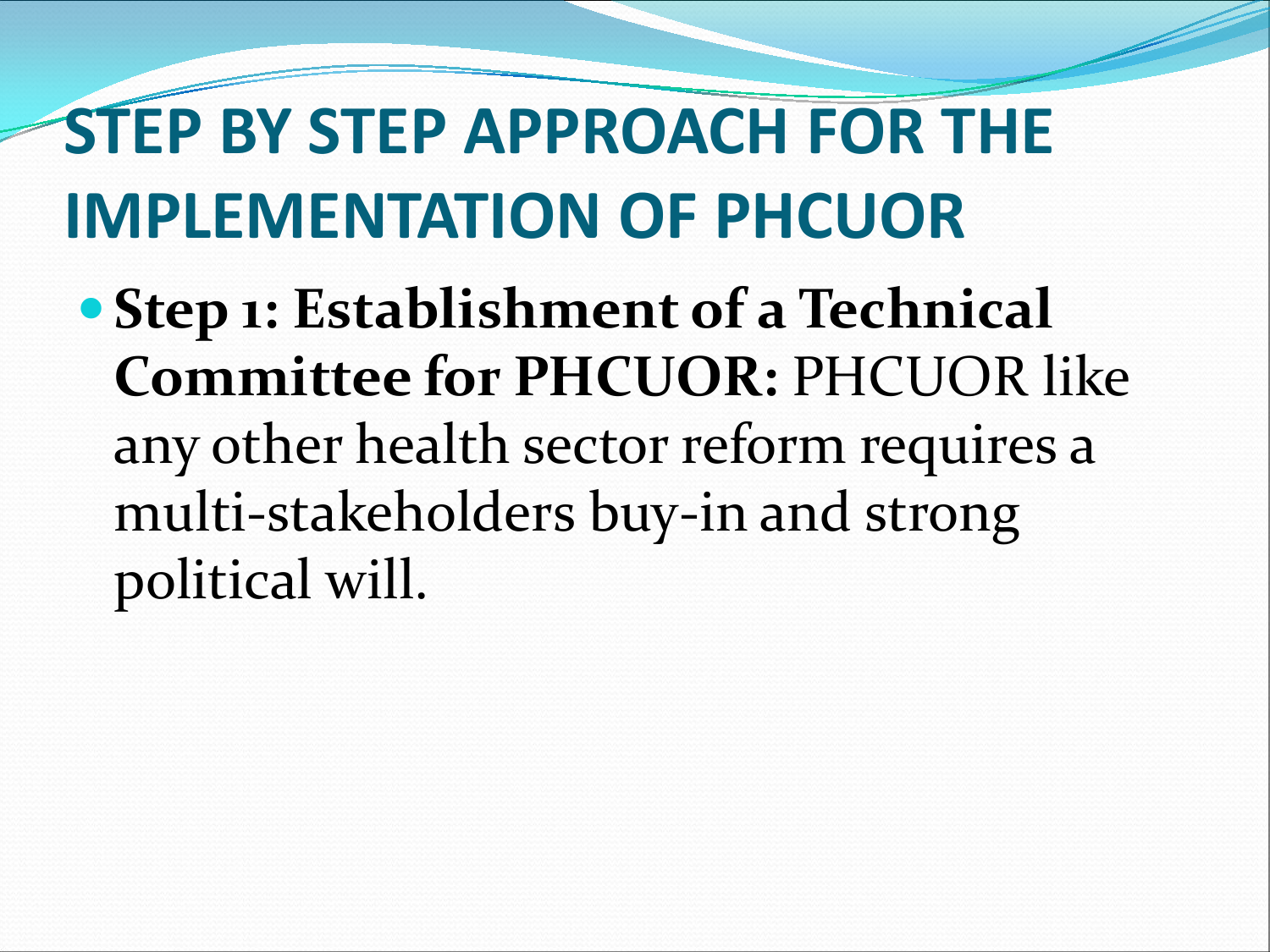The committee should include representatives of government Ministries, Departments and Agencies (e.g. SMoH, MOLG, LGSC, MOF, MOJ, State CSC, MOWA); legislators; LGA council chairmen, council and management; partners, CBOs, professional groups; traditional and religious leaders; private health professionals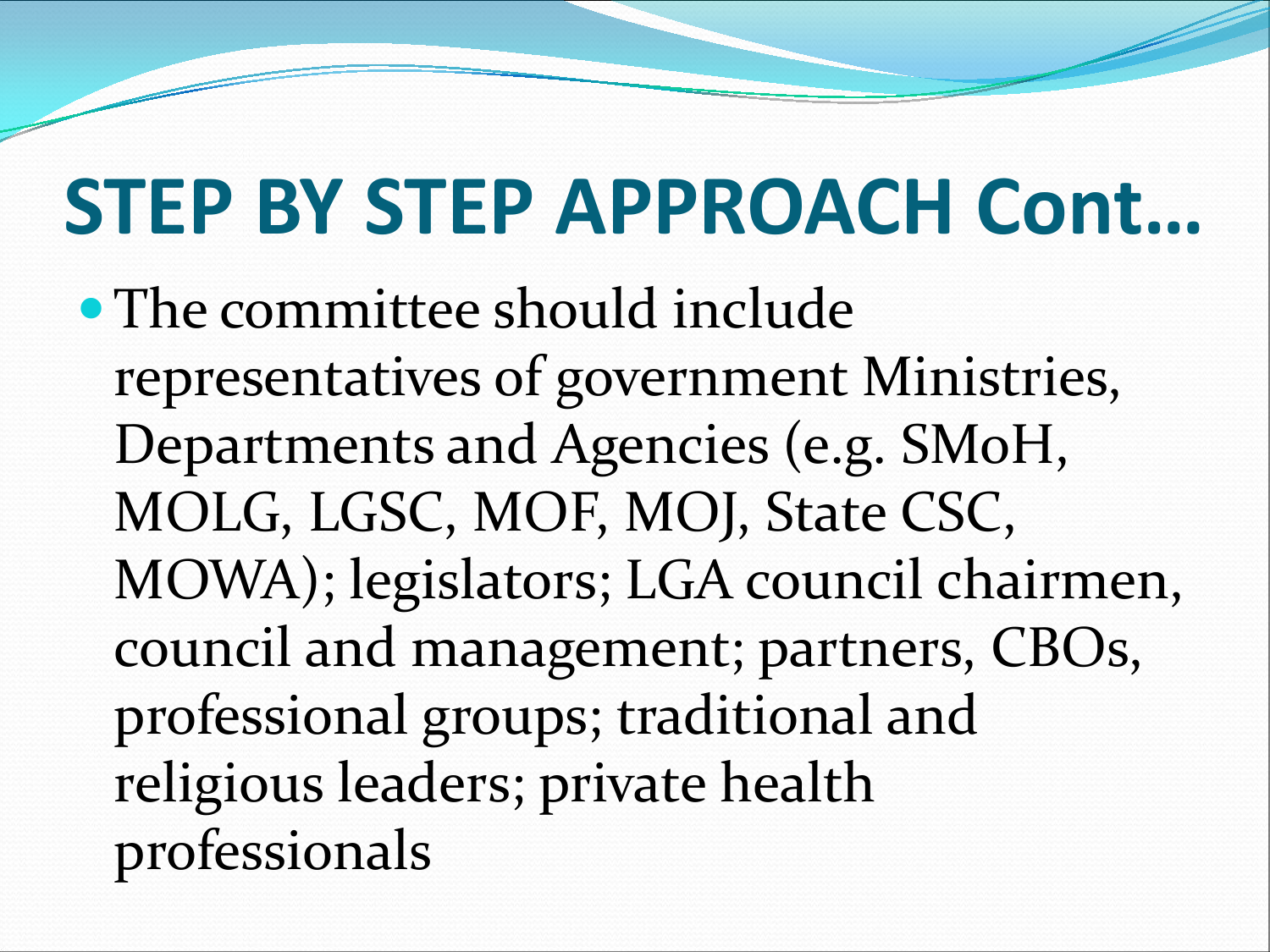**Step 2: Advocacy, stakeholders' engagement and building strong consensus around PHCUOR:** Key stakeholders to be consulted about the plan to consolidate PHC structures and decentralize roles.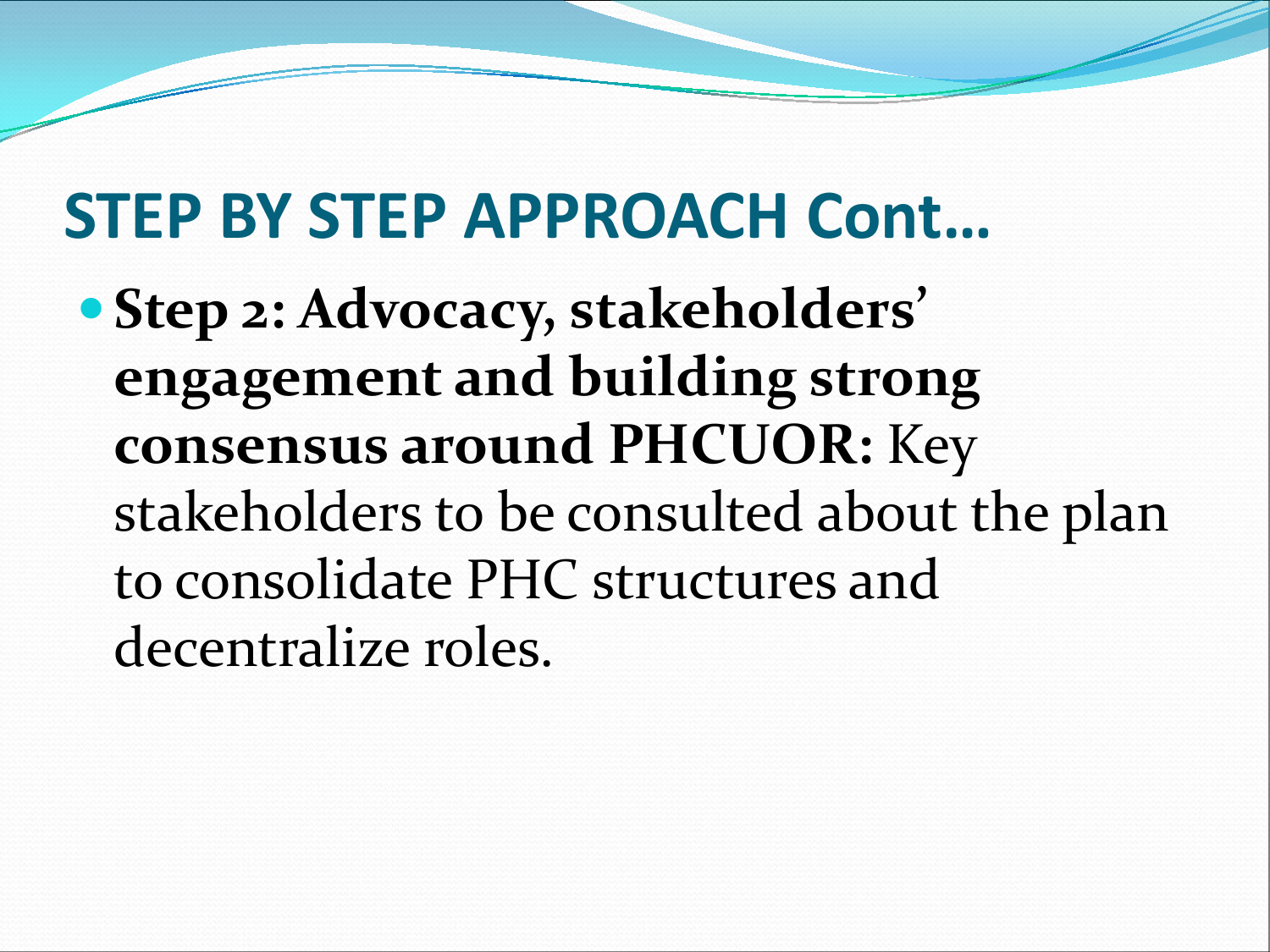• Policy dialogue involves workshops, meetings, retreats, study tours and one-onone dialogue to discuss existing situation of PHC and advocate for reform options - frank discussions to ensure sound reasoning towards any consensus that will be reached.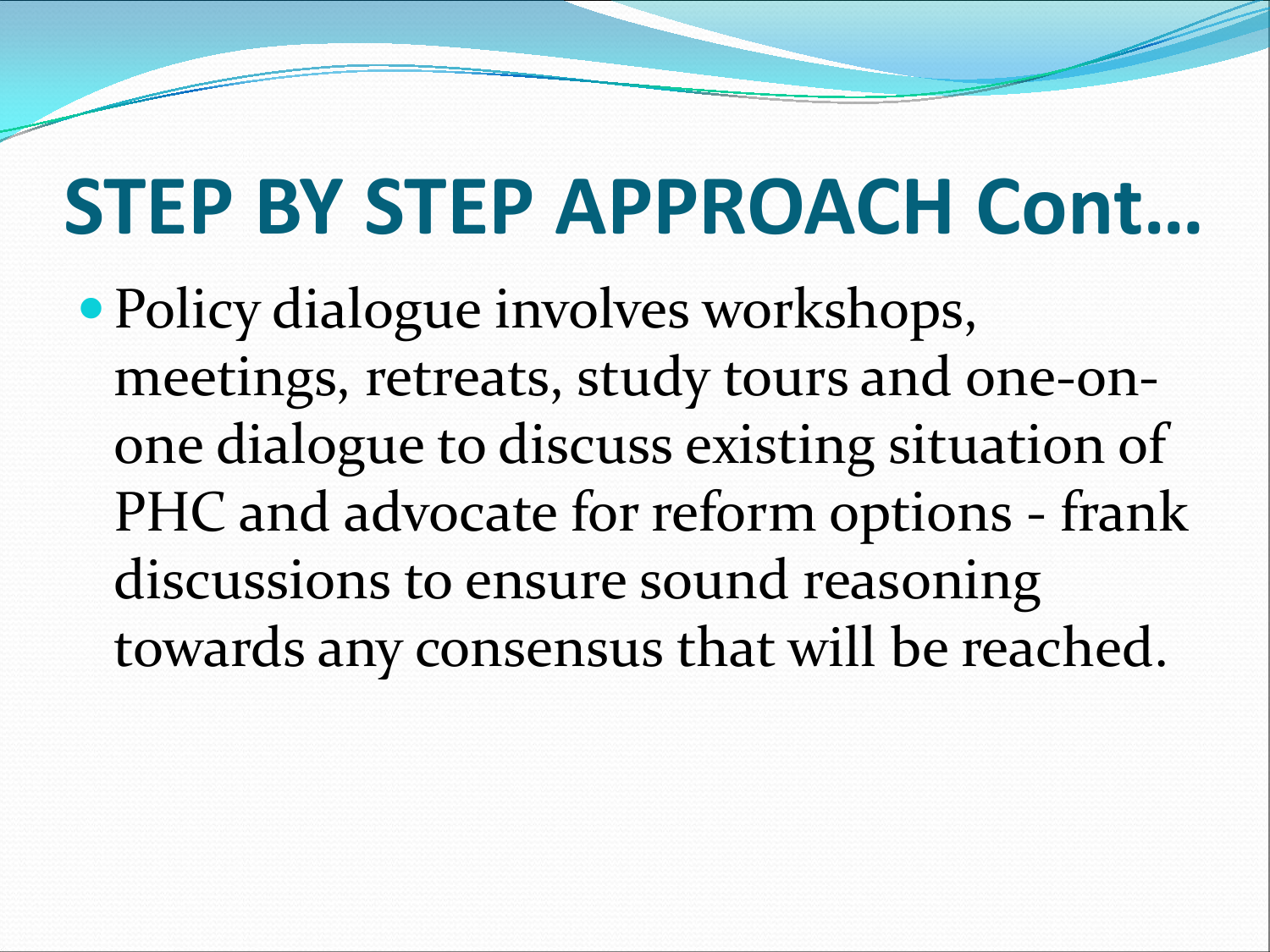**• Step 3: Establishment of a technical subcommittee to draft the SPHCB bill, facilitate process of passage into law, assent by the Executive Governor and publishing of its gazette.**: This subcommittee should include those technically skilled in drafting of health legislation and those with a sound knowledge of the PHCUOR policy. Although, a subcommittee of the technical committee to bring PHCUOR, the ministry of justice and health committee of the state house of assembly can provide valuable inputs.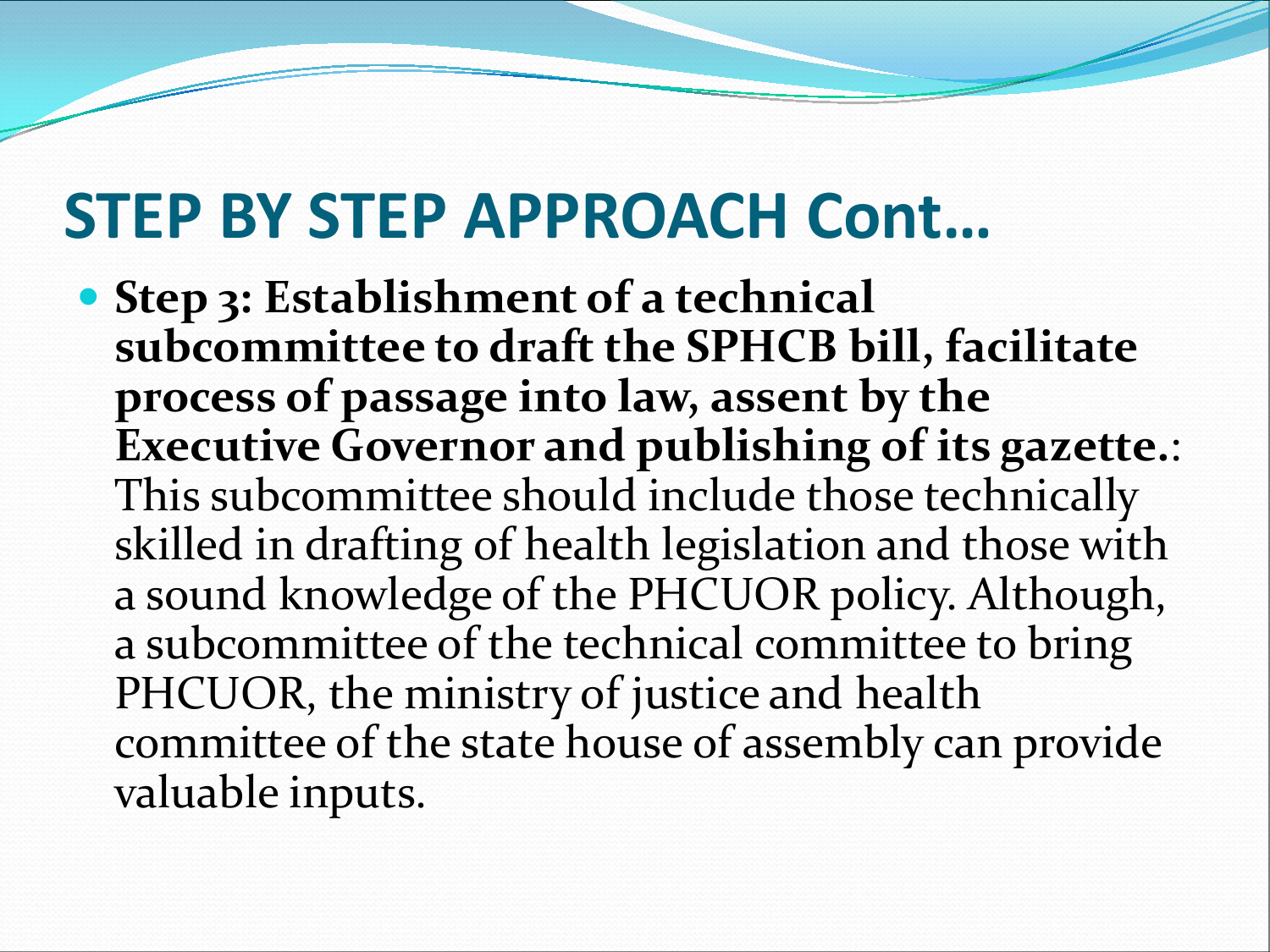**Step 4: Development of SPHCB Regulations, Policy Document and Annual Work Plan:** It is essential for the SMOH to develop regulations that will enhance the effective implementation of the law. Regulations provide less legal jargon of the law for managers and staff to read, understand, and follow. When setup, the SPHCB management team can then develop its policy documents including annual work plan, implementation and monitoring systems to guide its operations.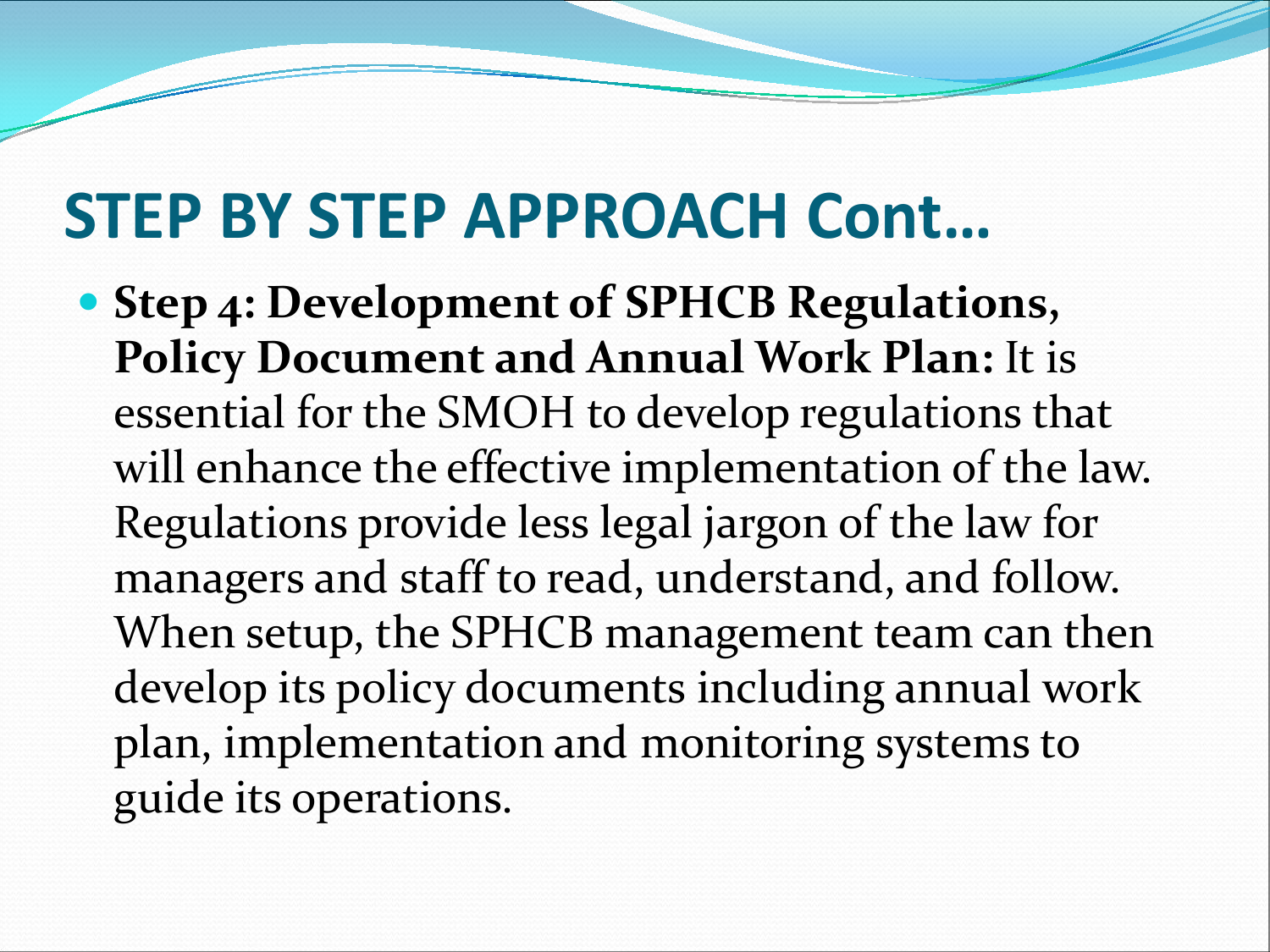**• Step 5: Establishment of SPHCB Governing Board and Management Team:** The establishment of the governing board and management team is under the purview of the governor however, there are always vested interests which must be tactically guarded against.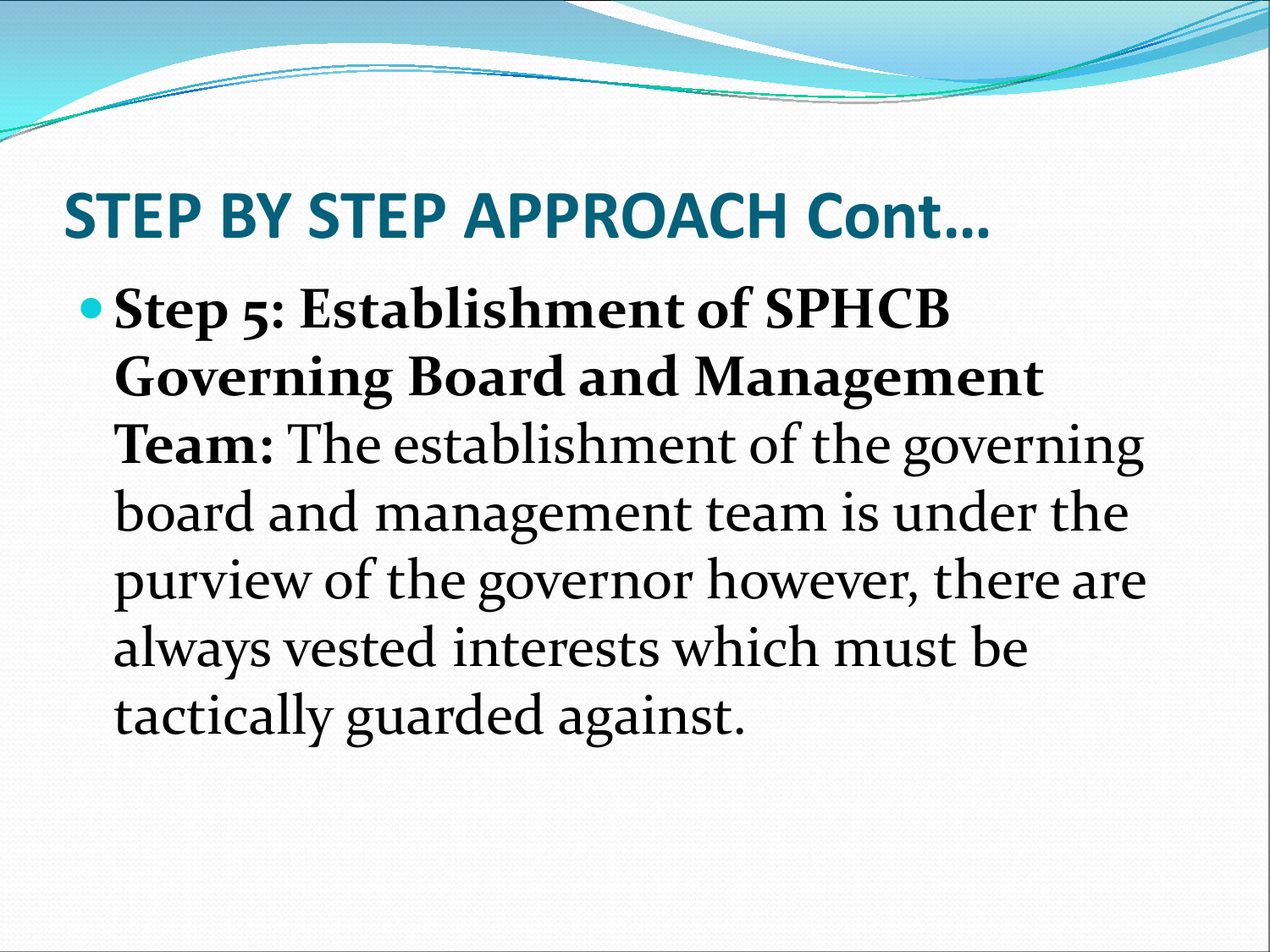**Step 6: Reposition MDAs to transfer PHC responsibilities in the State to SPHCB**: The SPHCB takes over all responsibilities for PHC service delivery in the State. It is essential to reposition the SMOH, by collapsing its existing PHC department and all programmes into the SPHCB.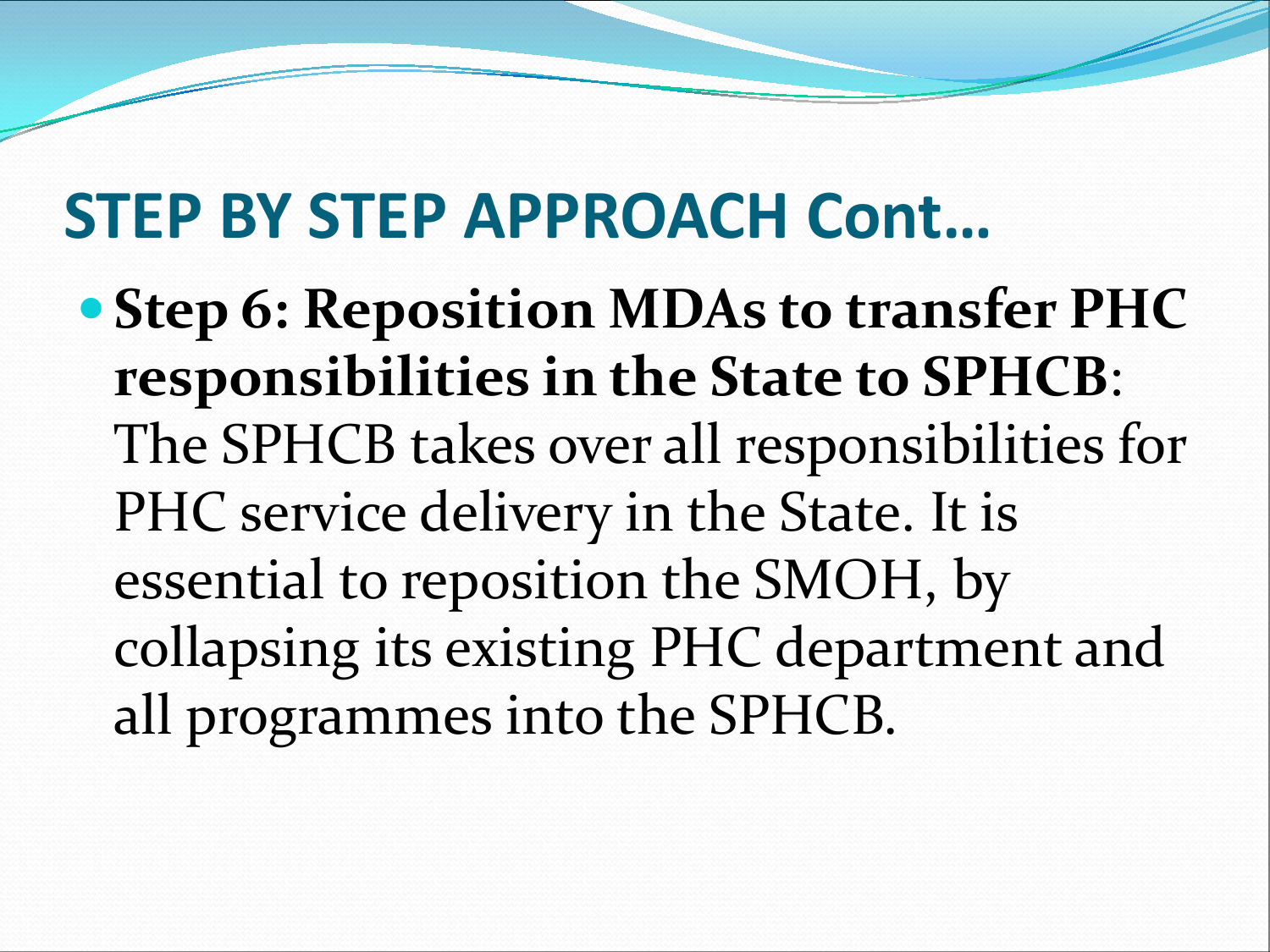- Similarly, all PHC related functions in the State Ministry of Local Government and Local Government Service Commission should be transferred to the SPHCB.
- The LGA PHC department becomes the LGHA in line with the PHCUOR Agenda.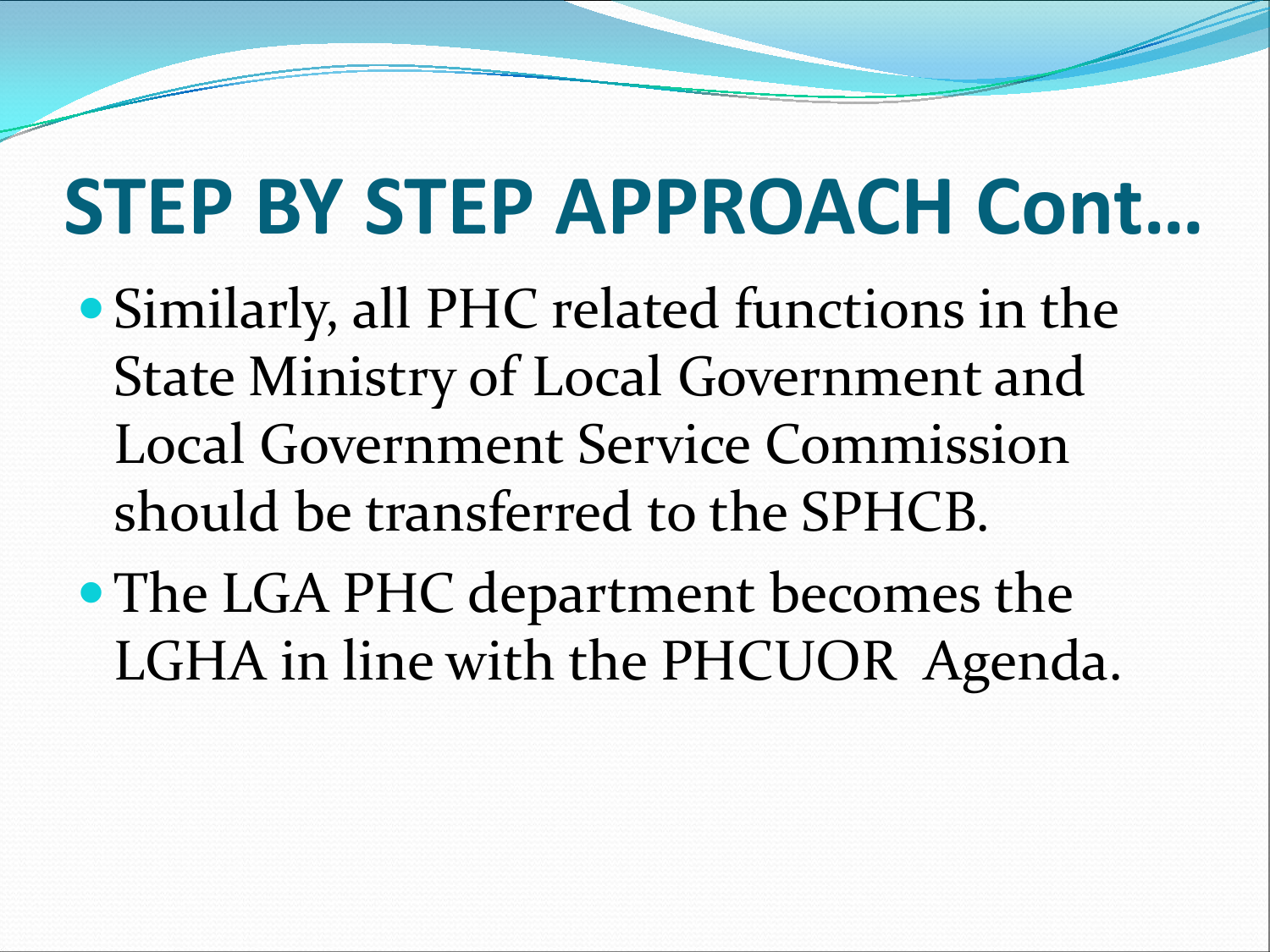**Step 7: Allocate well-equipped office building at State capital and all LGAs for SPHCB and LGHAs respectively. Release of take-off grant for the SPHCB:** The State government should adequately equip the SPHCB and LGHAs to commence their duties.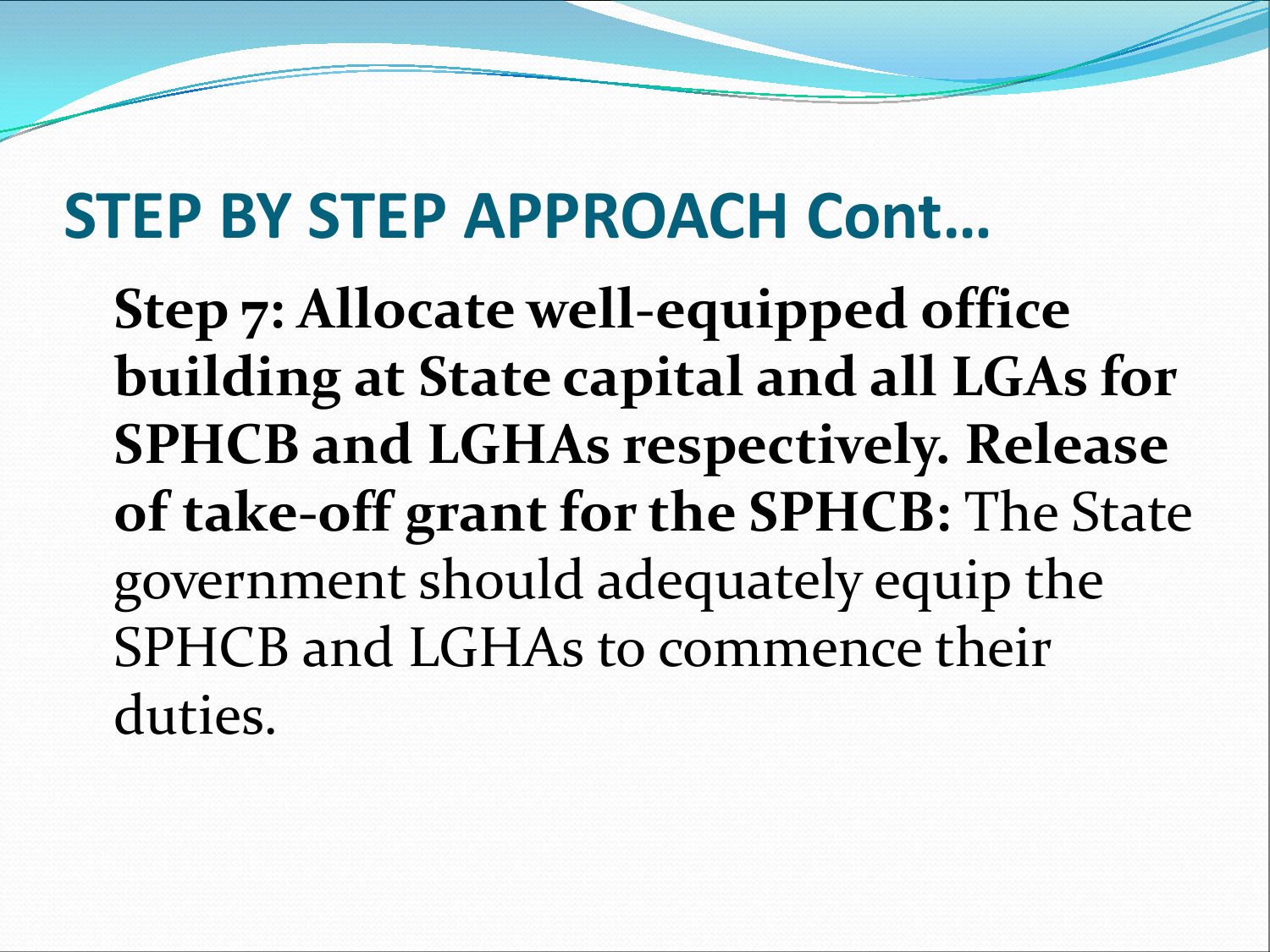Well-equipped office building and a take-off grant should be provided for their operations at the State and LGA level. Systems for managing staff and assets should be developed to ensure smooth and sustained growth and development of the SPHCB.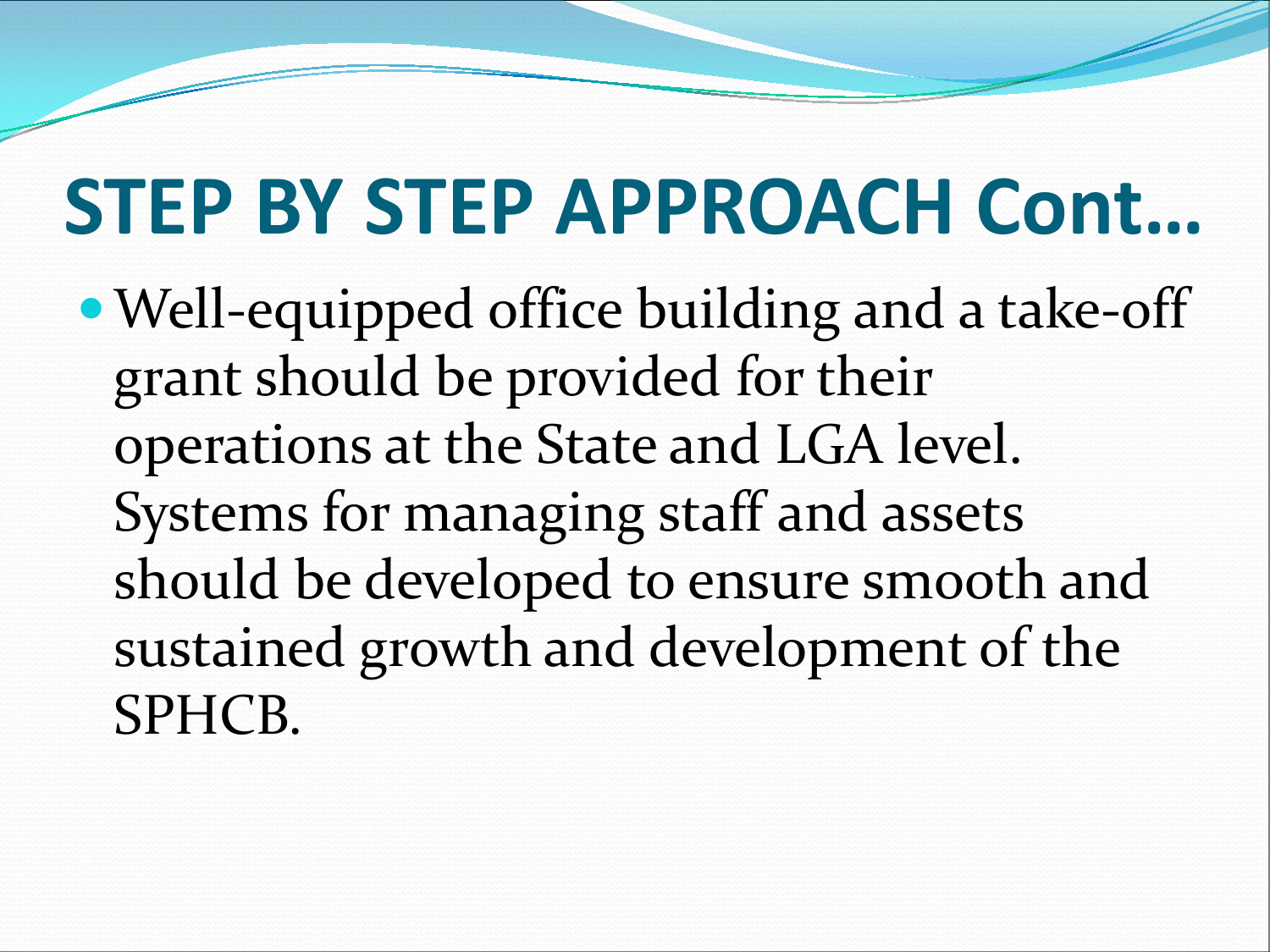**Step 8: Establishment of Local Government Health Authority Management Team and Advisory Committee:** The Governing Board and Management Team of the SPHCB should establish Management Teams and Advisory Committees for all the LGAs.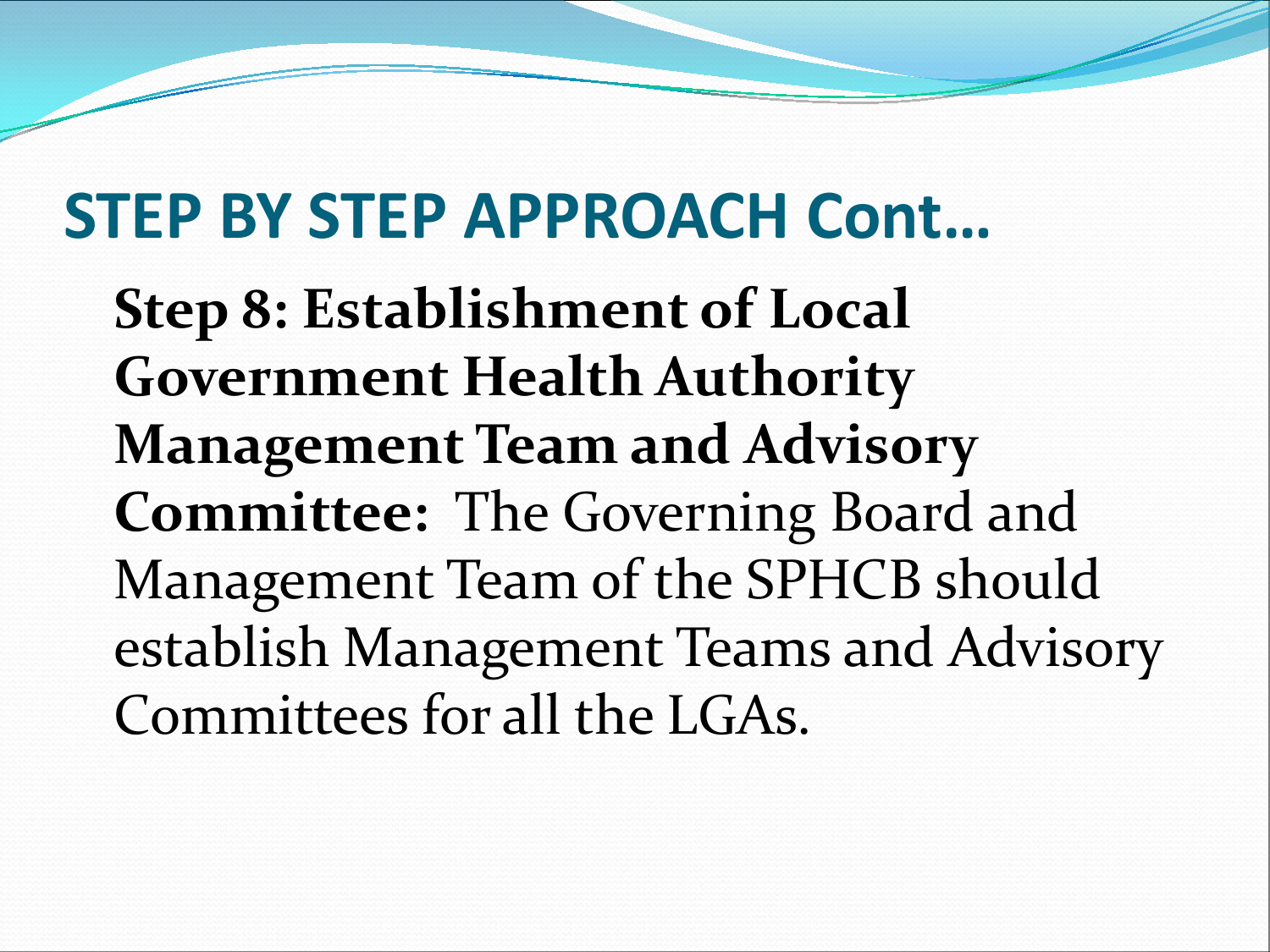• The key principles for establishing the LGHA are single lines of accountability between this level and the SPHCB, wellestablished accountability lines upwards from LGHA to SPHCB, creation of LGHA structures.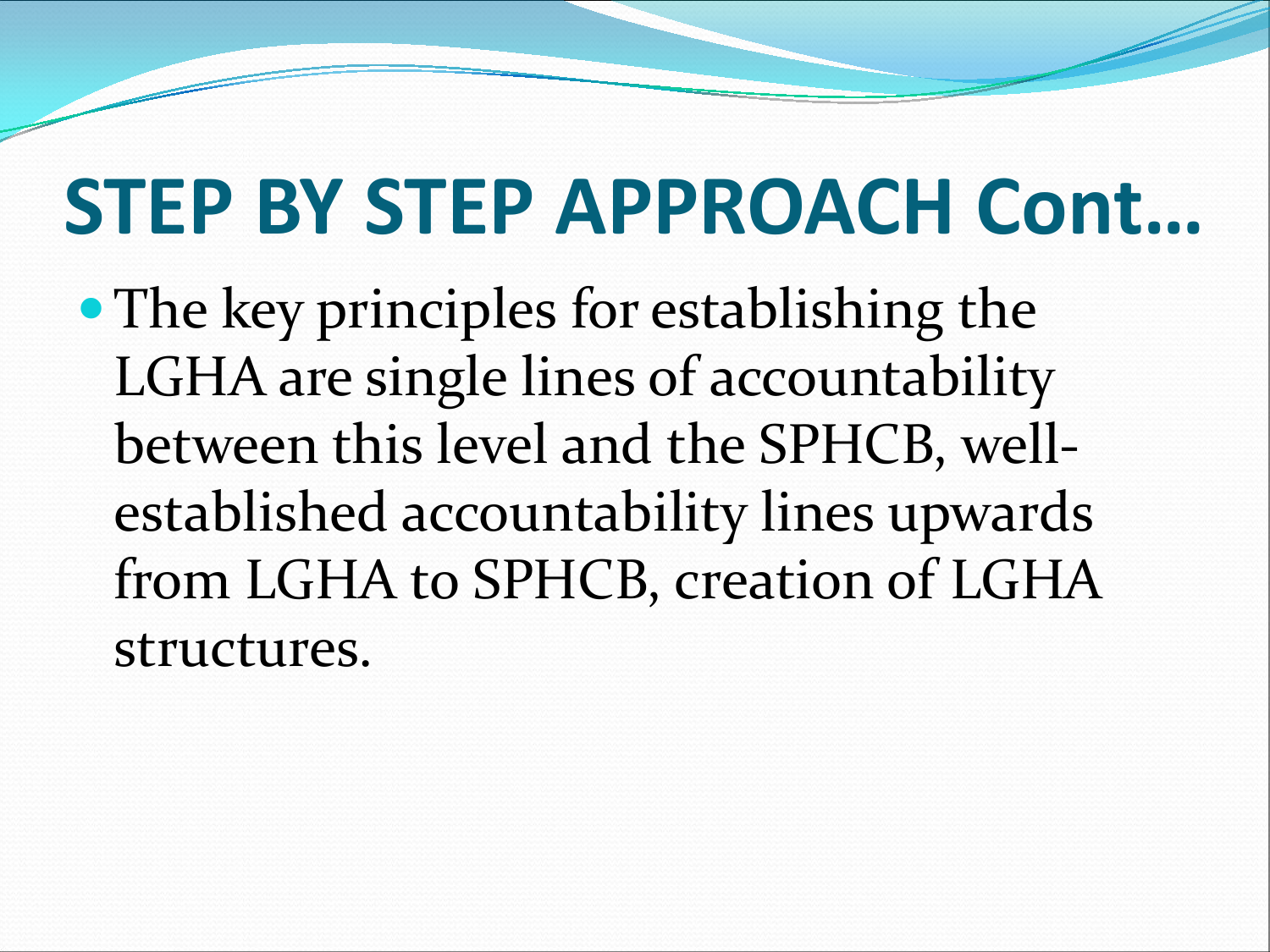**Step 9: Build Capacity of Governing Board and Management Team of SPHCB and LGHAs:** It is also critical to build the capacity of new managers in the system on PHCUOR policy, guidelines and their new roles.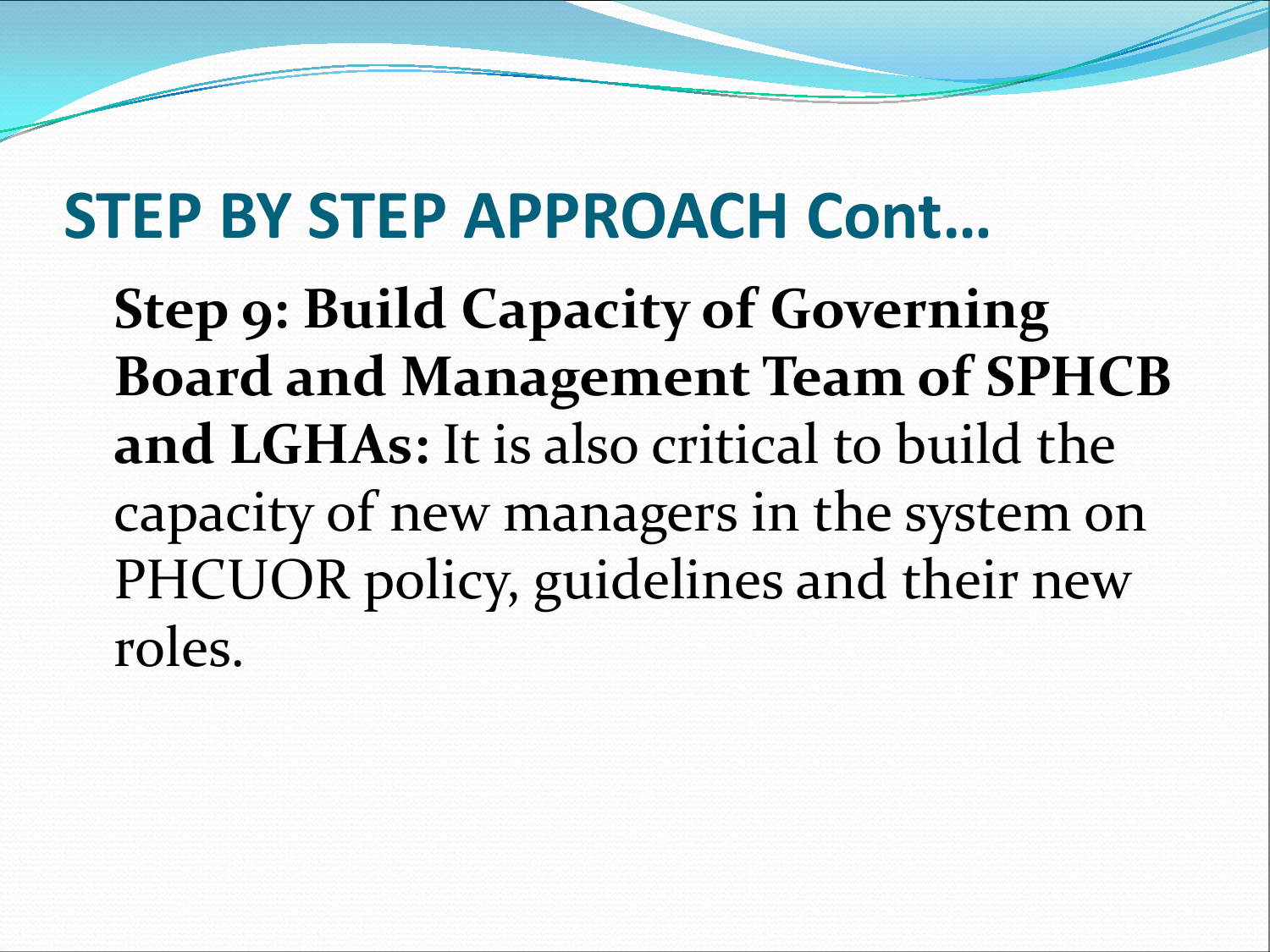• A structured management capacity building programme needs to be developed and implemented - Guideline on PHCUOR, The National Guidelines for Development of Primary Health Care in Nigeria (PHC Green Book) are readily available resources apart from other resource materials that focus on specific capacity in systems management in a decentralized setting.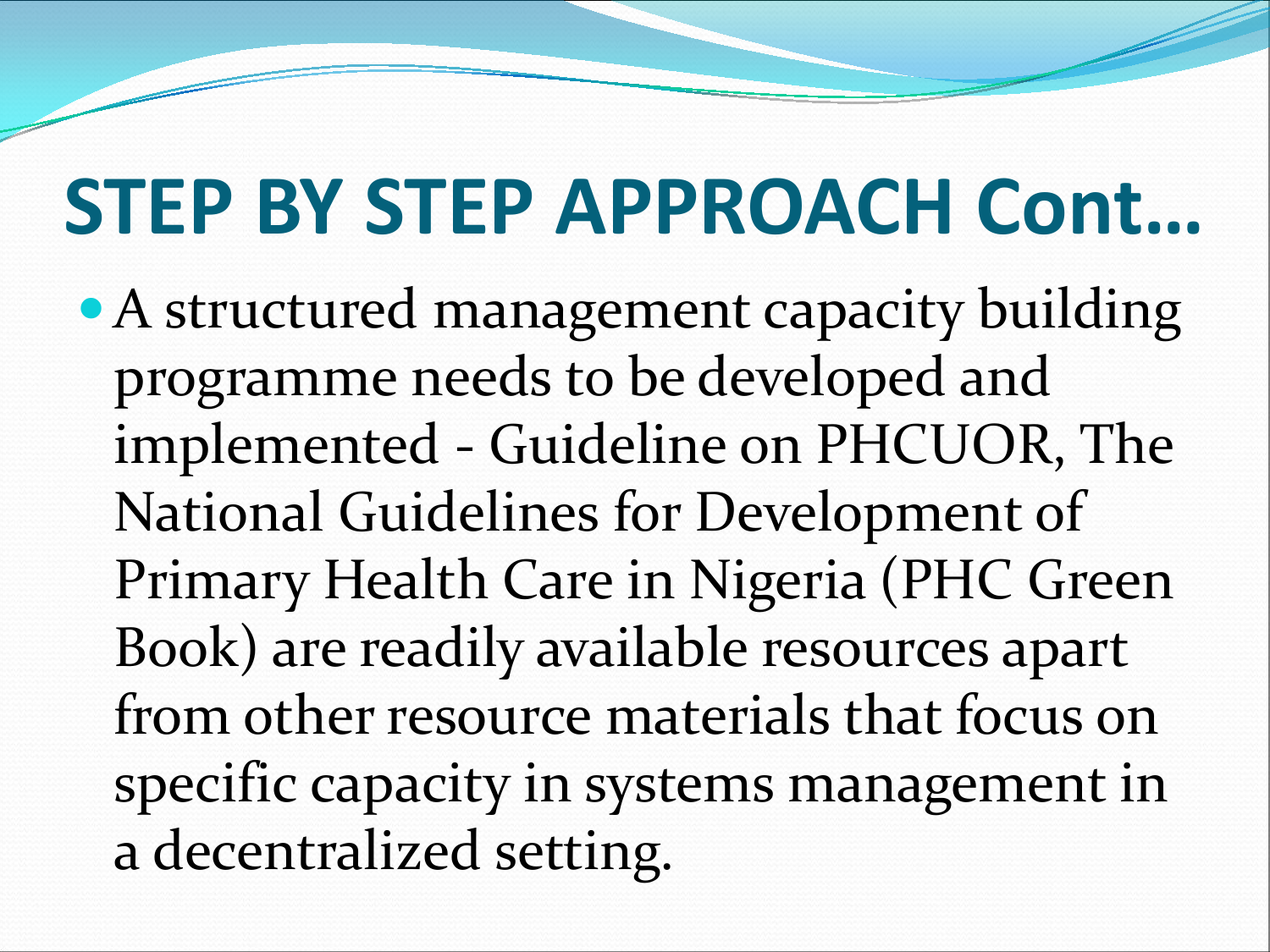**Step 10: Orient and Reorient Stakeholders and SPHCB/LGHA Staff on PHCUOR Policy, new roles and responsibilities:** As proposed PHCUOR reform begins to produce a unified and decentralized PHC system, more attention should be shifted to improving PHC service delivery.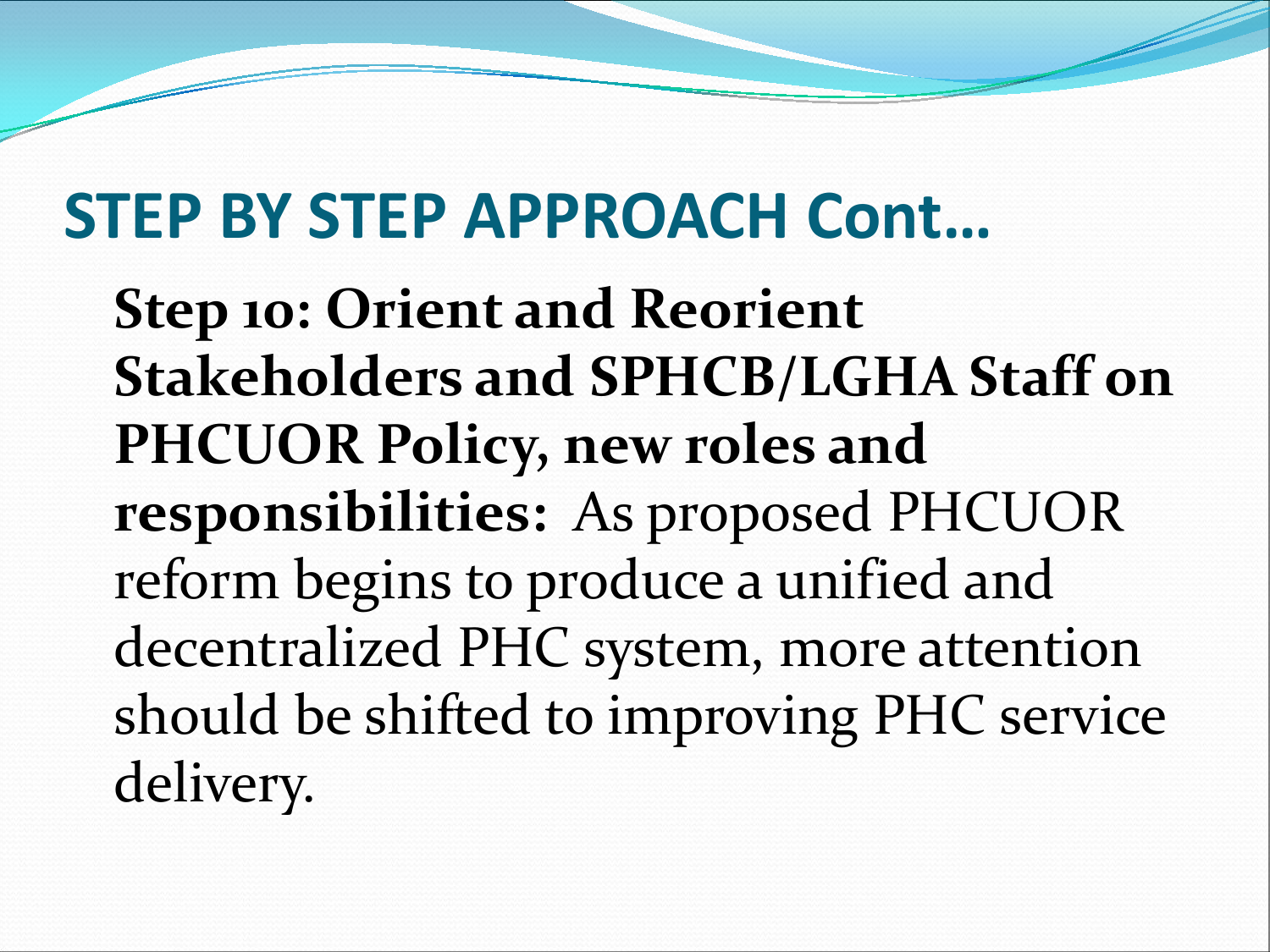• This attention should focus on the orientation and reorientation of key policy makers and managers from the MOH, MOLG, SPHCB and LGHA staff, state assembly and other PHCUOR 'champions' of the reform system to deepen their understanding and practice of the PHC law and regulations.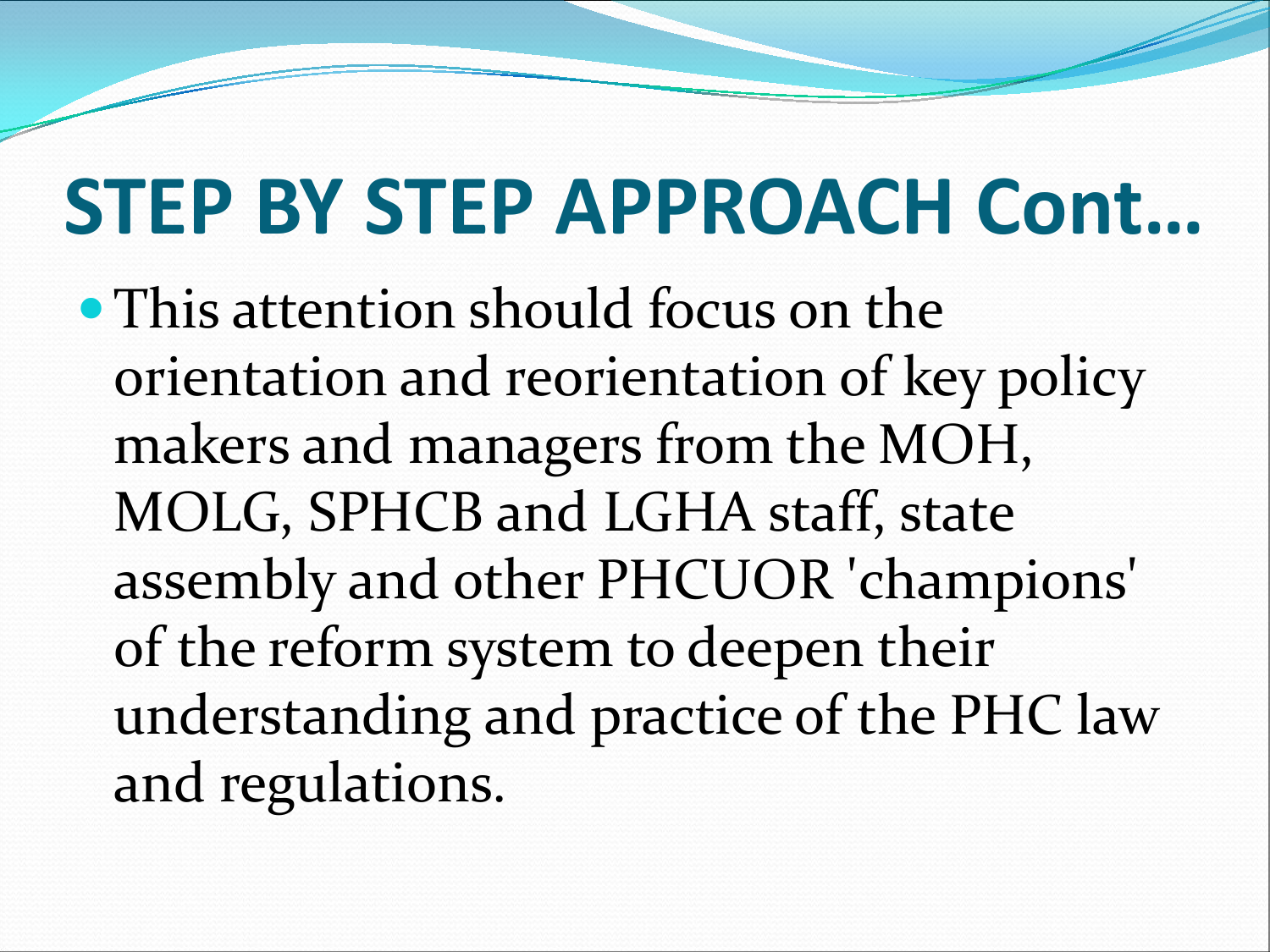**Step 11: Adoption and Utilization of the WMHCP approach:** A key technical step is for the new SPHCB management team to focus on improving PHC services. The Ward Minimum Health Care Package (WMHCP) approach is appropriate step towards achieving this and guidelines for its implementation are available as resource materials from the NPHDCA and the NHAct.